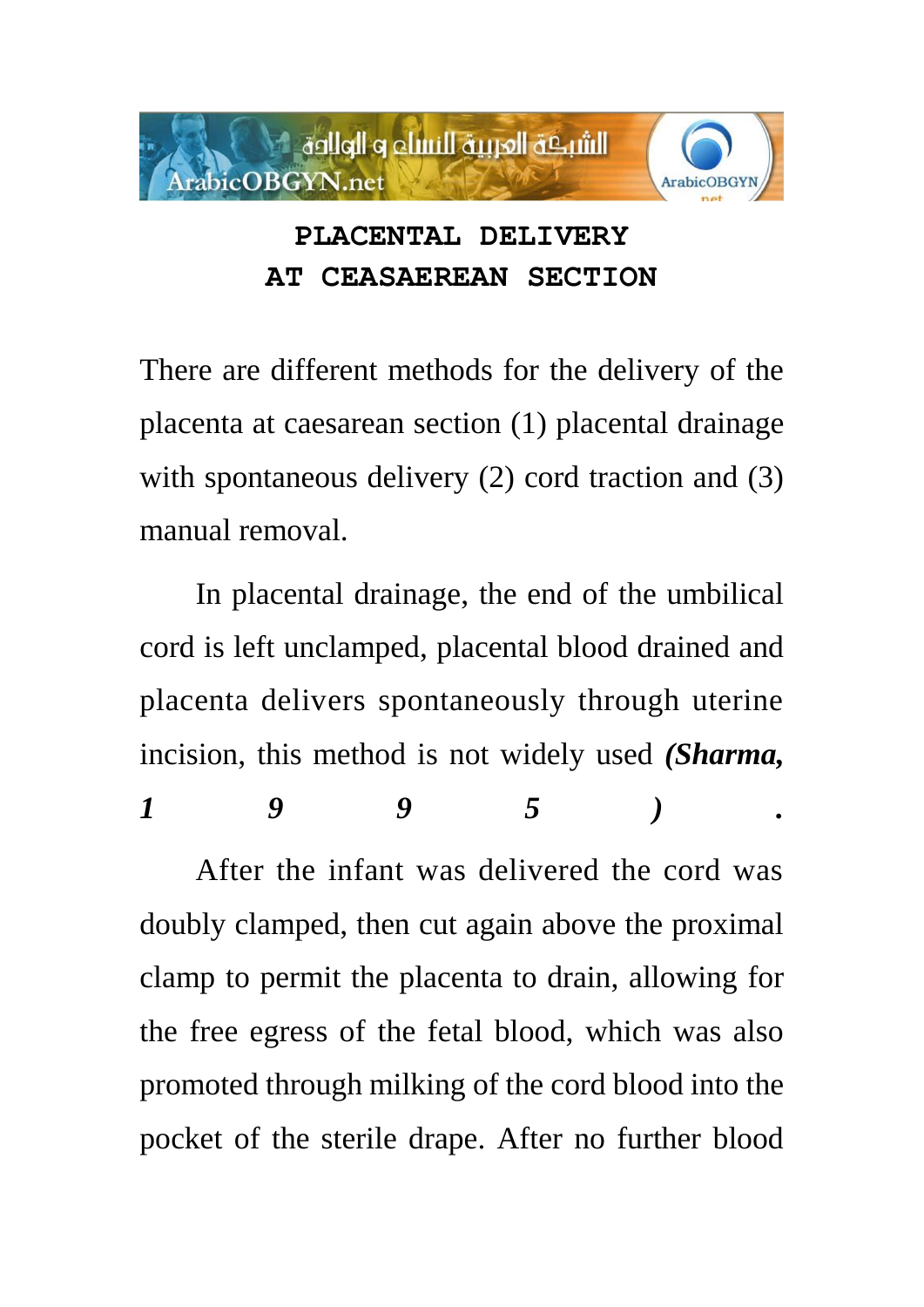flow was observed, the placenta expelled spontaneously within three minutes after delivery, placental drainage of the fetal blood before spontaneous placental delivery significantly reduces the incidence of feto-maternal transfusion *(Leavitt e t a l . , 2 0 0 7 ) .* 

The methods most frequently used are cord traction combined with external uterine massage or expression of the uterus and manual removal.

Cord traction involves gentle traction on the umbilical cord with external uterine massage after delivery of the baby and oxytocic has been given this method takes about three to five minutes *( C o t t e r , 2 0 0 1 ) .* 

Manual removal of the placenta done by the use of gloved hand of the surgeon with gentle sawing action to create a line of cleavage and separate the placenta from its placental bed, this method takes about two minutes to be done. "Since few women had spontaneous delivery of the placenta after 5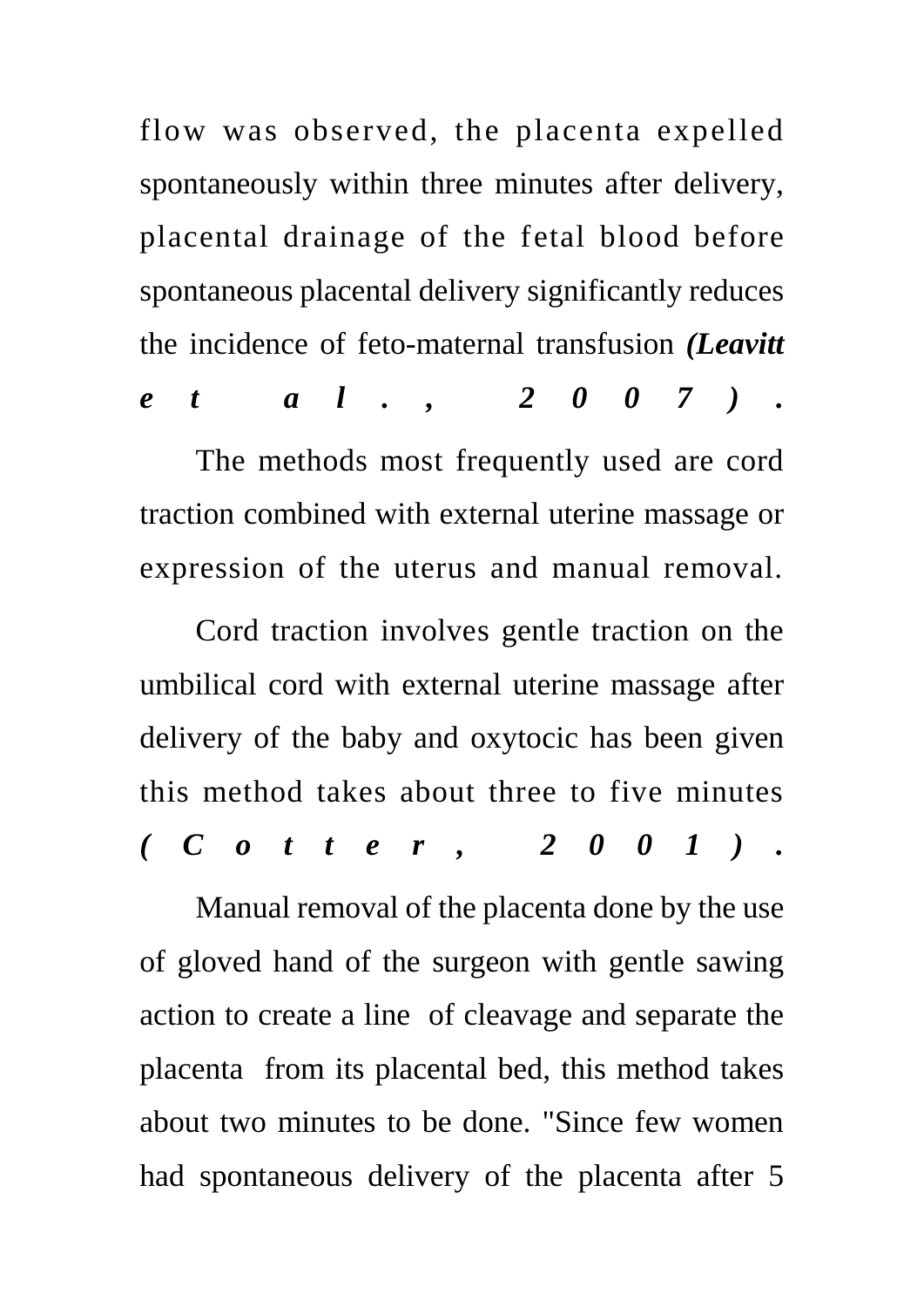minutes, we recommend manual removal after 5 minutes, "Dr. Morales said".

In the spontaneous delivery group, surgeons waited up to 10 minutes with no systematic manual exploration of the uterine cavity. If the patient started bleeding excessively or didn't deliver the entire placenta within that time, the placenta was manually removed from the uterus.

In the manual removal group, surgeons cleaned out the placenta shortly after delivering the neonate. In the spontaneous delivery group, surgeons did not routinely clean out the uterine cavity or insert a hand, but simply checked to see if the placenta was completely delivered; if it was not, they manually removed it *(Morales et al., 2004).*

# **Mechanism of placental separation:**

The process of placental separation starts immediately after the delivery of the baby, when contraction and retraction of uterine muscles result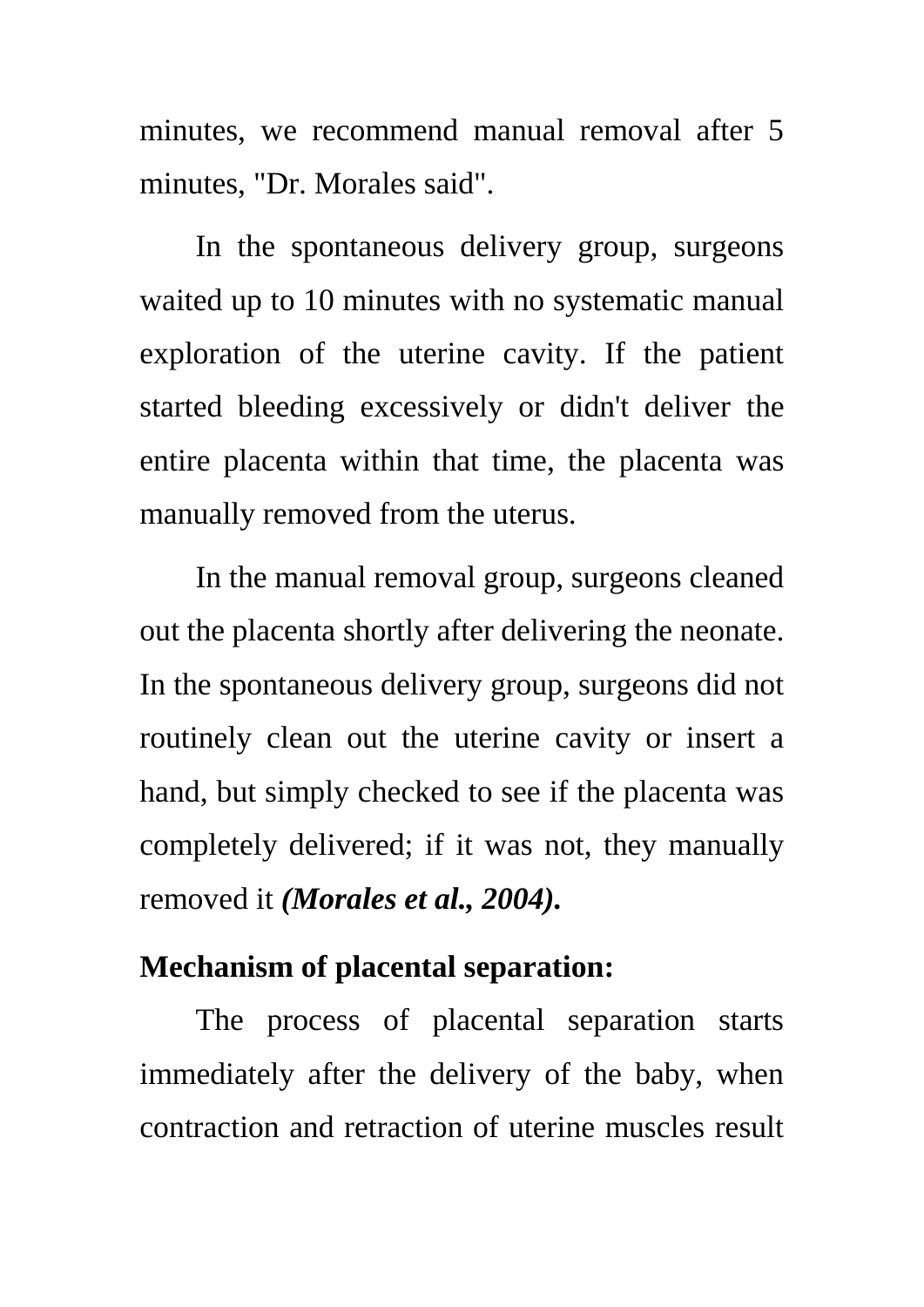in reduction in the size of uterine muscle. Consequently, the placental bed to which the placenta is attached become smaller than the incompressible placenta, the placenta sheared off and blood vessels supplying the denuded placental bed are compressed by continued contraction and retraction of uterine muscle to reduce the bleeding so the separation of placenta results from disproportion between the incompressible placenta and the reduced size of the underlying implantation site *(Cunningham et al., 2005).*

# **Separation of amniochorion**

The greatest decrease in the surface area of the cavity of the uterus immediately causes fetal membranes and deciduas to be thrown into innumerable folds that increase the thickness of the layer from less than 1mm to 3-4 mm.

The membranes remain in situ until separation of placenta is nearly completed then they are peeled off the uterine wall partly by traction by the separated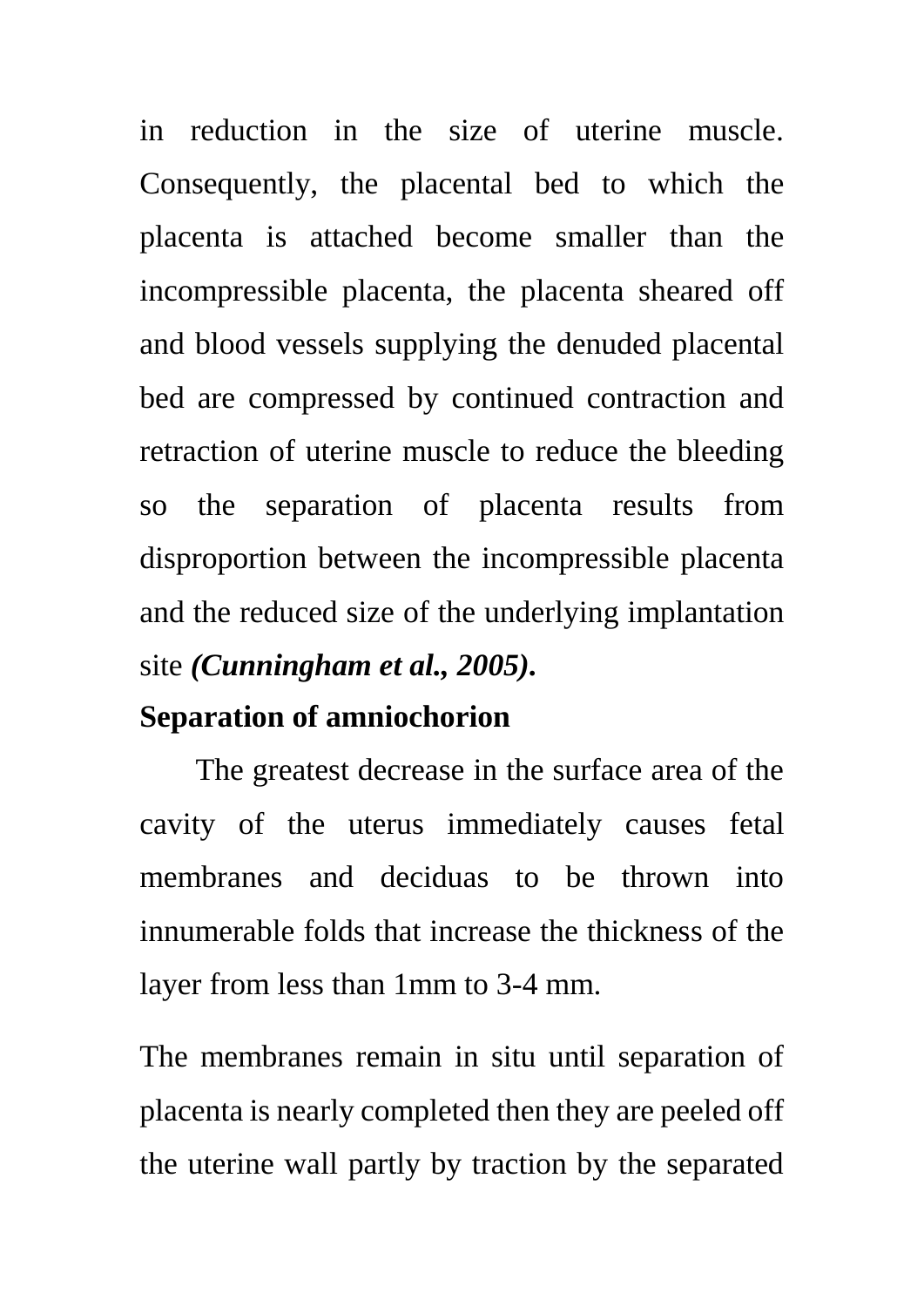placenta. Separation takes place along the plane of the stratum sponiosum and extends beyond the placental area so as to detach almost the whole thickness of the deciduas parietalis, remains of decidua capsularis *(Cunningham et al., 2001).* 

#### **Hemostasis at the placental site:**

Near term 600 ml/min of blood flows through the intervillous space. With separation of the placenta, there is also separation of many uterine arteries and veins that carry blood to and from the placenta. Usually, hemostasis in absence of surgical ligation depends on. Intrinsic vasospasm and formation of blood clots at the placental implantation site. Contraction and retraction of the myometrium to compress the vessels and obliterate their lumens *(Cunningham et al., 2005).*

In the pregnancy, plasma fibrinogen levels are 300-600 mg/dL with activation of coagulation and these high levels protect against clinically significant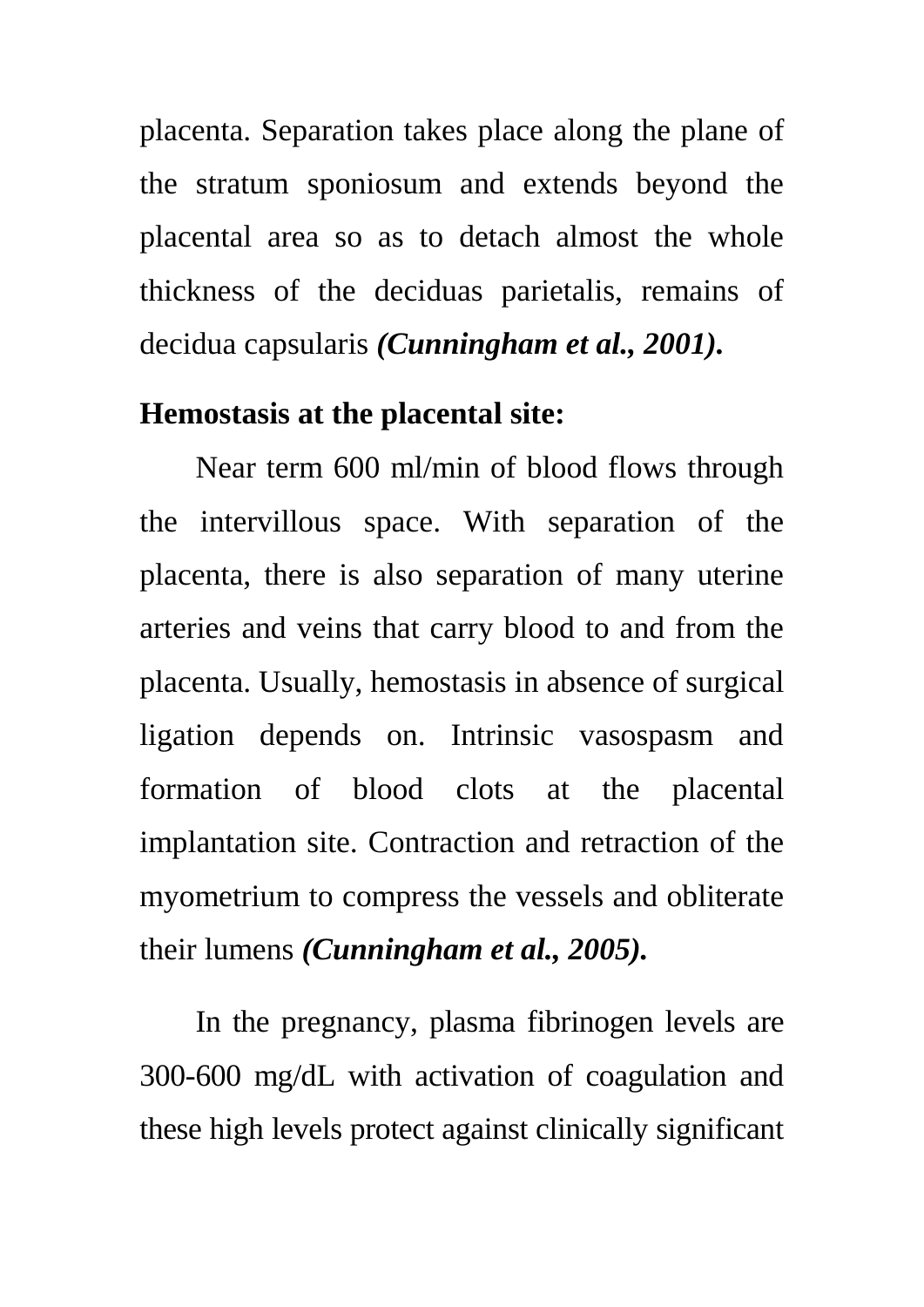hypofibrogenemia and promote clinical coagulation at placental site after delivery *(Cunningham et al., 2001).*

# **Complication of Placental Failure to Deliver**

- 1- Retained placenta: retained separated placenta which either retained placental fragment or succinturate lobe presented by secondary postpartum haemorrhage.
- 2- Retained unseparated placenta as placenta accrete, percreta and increta. Placenta accreta is defined as abnormal adherence, either in whole or in part of placenta the afterbirth to the underlying uterine wall. Placenta accreta and other pathological placentations (such as increta, percreta) are rare complications of pregnancy with potential life threatening and fertility threatening consequences *(Cunningham et al., 2005)*.

# **Definition:**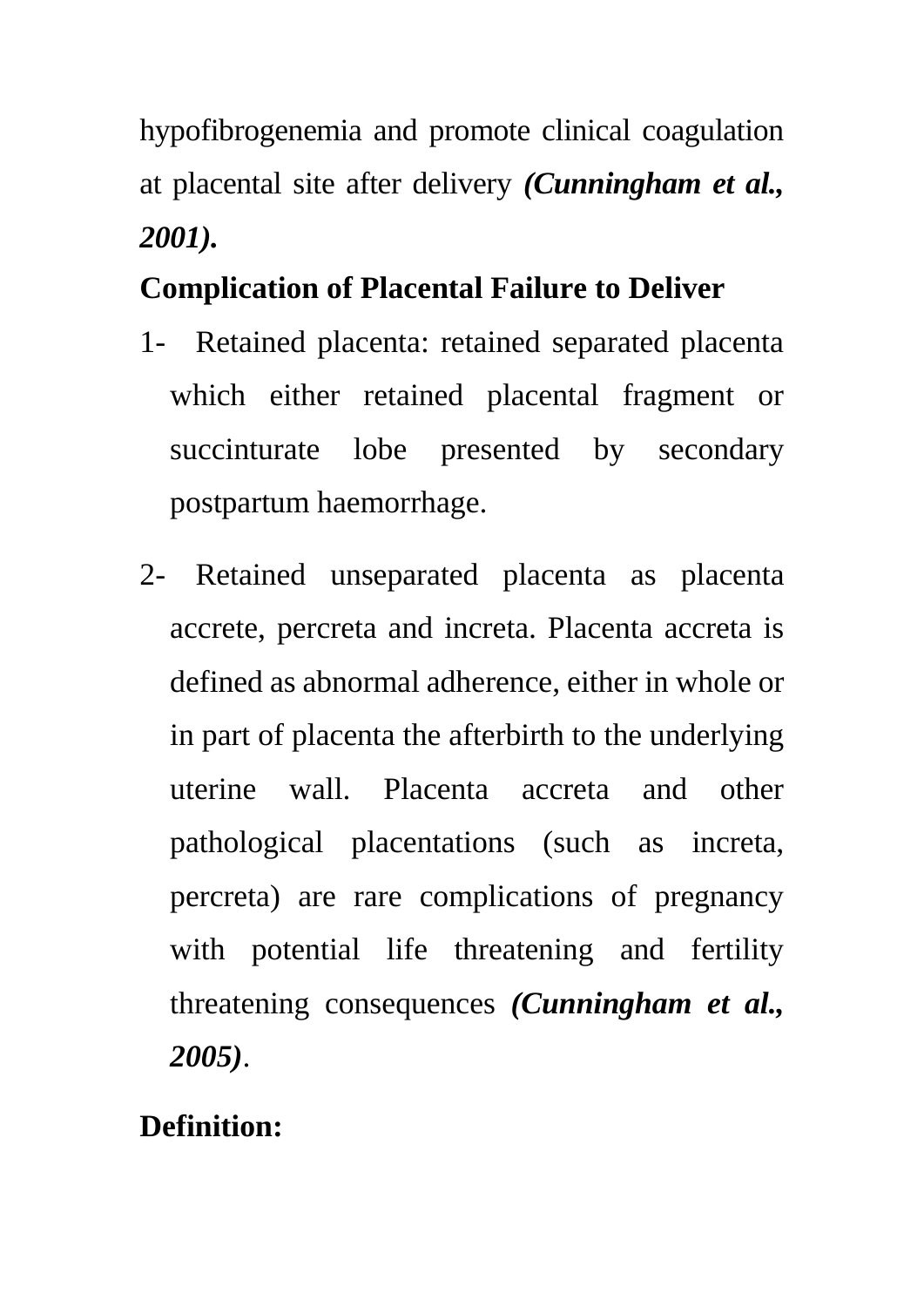Placenta accreta occurs where chorioic villi attach to the myometrium without normal intervening deciduas basalis; with the placental bed being partially or completely affected *(Adler et al., 2014).*

A maternal mortality of 7% has been quoted previously for this condition *(O'Brien et al., 1996).*

#### **Incidence:**

The incidence of placenta accreta has increased 10-fold over the last fifteen years, which reflects the increase in the rate of Caesarean Sections (CS) *(ACOG, 2012).*

As the cesarean section rate and artificial abortion rates are rising, the placenta accreta rate is also increasing *(Ac and Jm, 2013)*.

This incidence now occurs with a frequency of 1:533–1:2500 deliveries*.* This incidence varies from 1:540 in Thailand to 1:93,000 in the United States; the high incidence reported in Thailand may be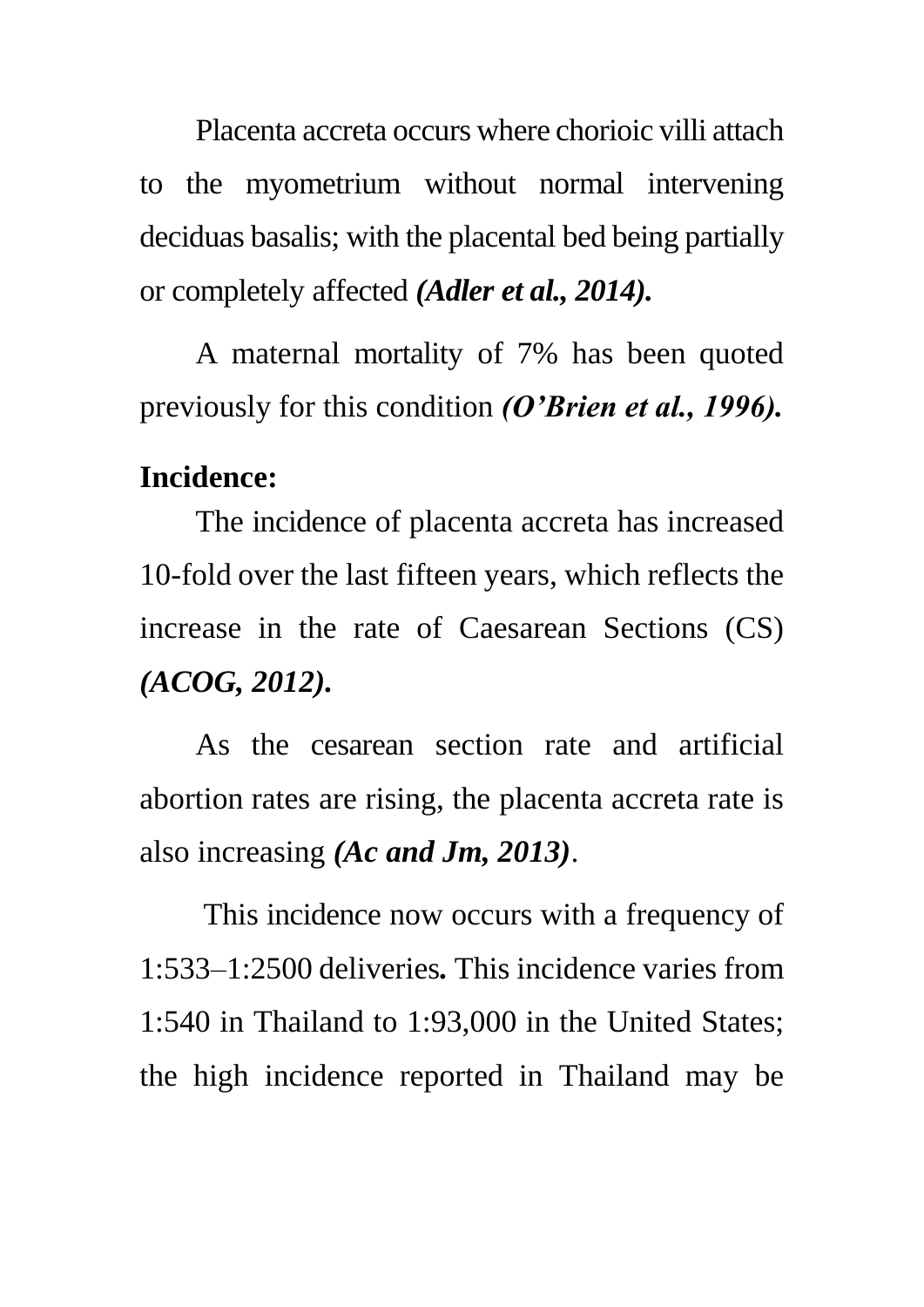related to the increase prevalence of trophoblastic disease in Asia *(ACOG, 2012).*

It has been suggested that the rarest form, placenta percreta, represent 5% to 7% of all abnormal placentations *(Morken and Henriksen, 2001).*

#### **Variants of Placenta Accreta:**

The 3 variants of placenta accreta are classified by the extent of myometrial villus infiltration. Placenta accreta is typified by chorionic infiltration into the myometrium and percreta by infiltration through the entire myometrium to breach the serosa and beyond placenta incerta.

The most severe manifestations of this process result in placenta increta, when chorionic villi invade in to myometrium, and placenta percreta, when chorionic villi invade to or through the uterine serosa *(Oyelese and Smulian, 2006)*.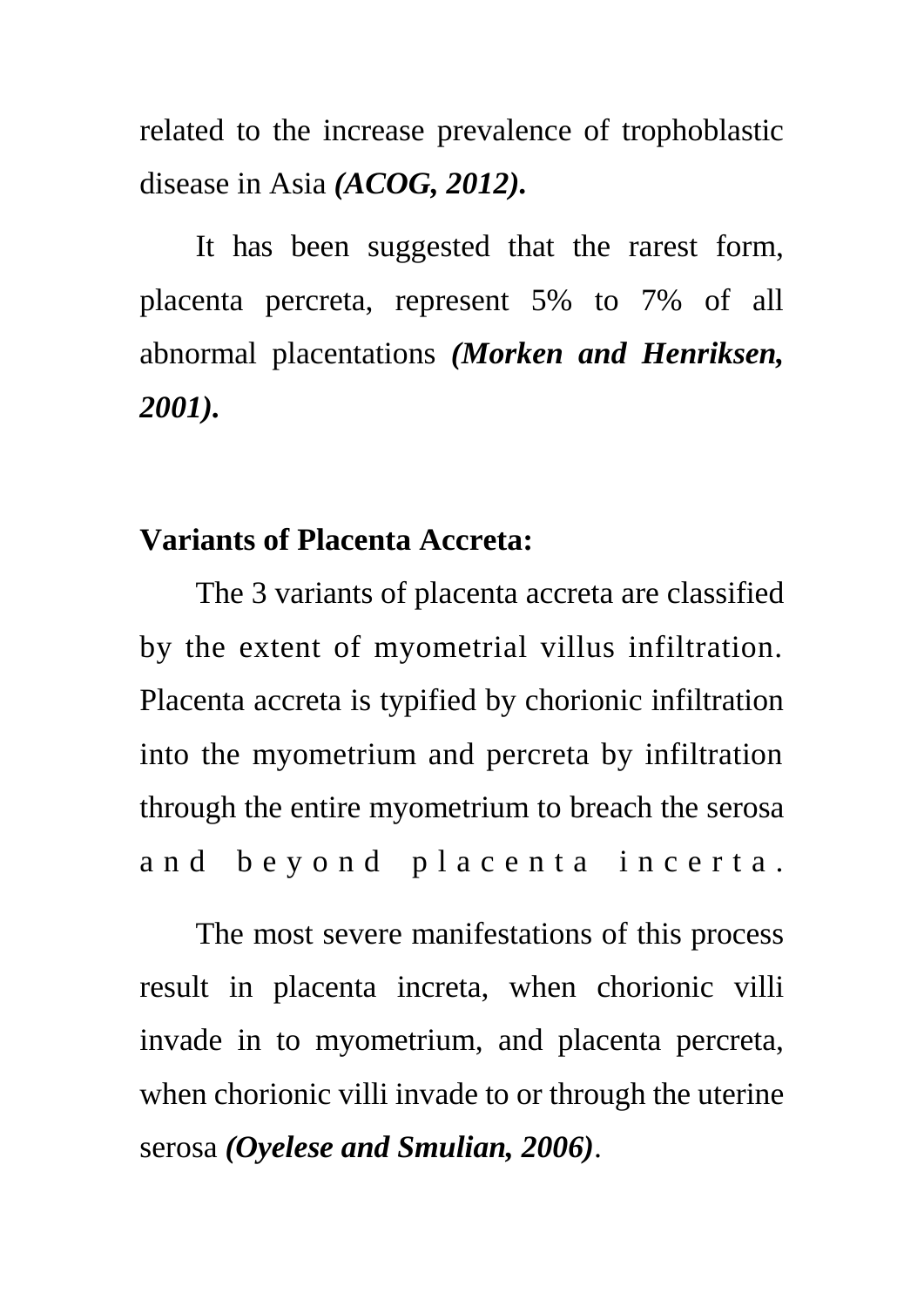The pathogenesis of placenta accrete has been well-characterized microscopically (e.g., poor decidualization with intramyometrial infiltration of the villous tissues) and macroscopically (e.g., prominent uteroplacental neo-vascularization in the region of interest) *(Tseng et al., 2004).*

# **Aetiology of Placenta Accreta:**

It related to the damage of the decidua basalis, which allows placental invasion into the myometrium. The barrier function of decidua is absent and the invasive trophoblasts may invade the myometrium *(Morken and Henriksen, 2001).*

# **Risk Factor for Placenta Accreta:**

Placenta accreta is becoming more common because of number of factors *(Eshkoli et al., 2013)*, which include:

- 1- Placenta praevia with or without previous uterine surgery.
- 2- Previous myomectomy.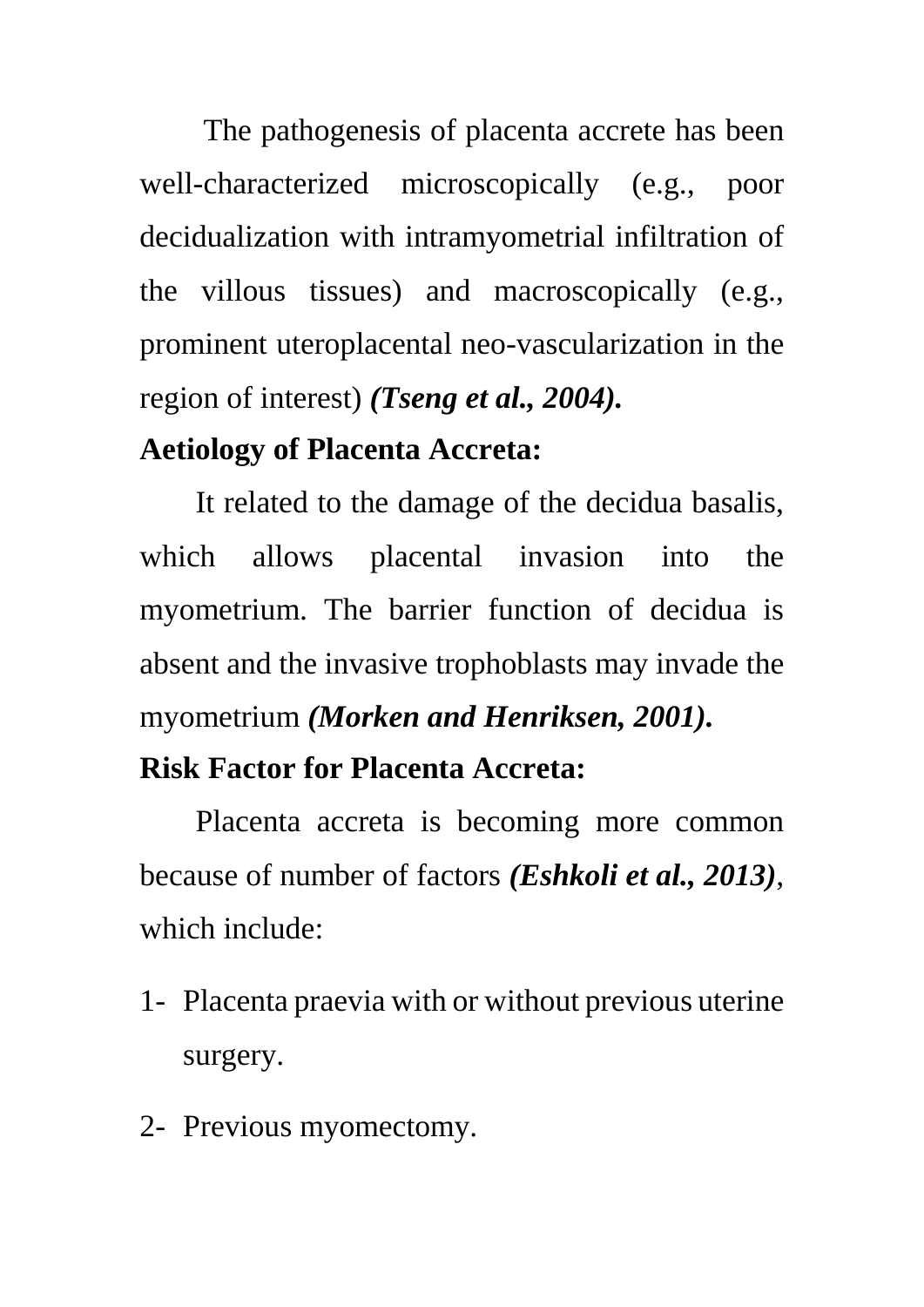- 3- Previous caesarean section.
- 4- Submucosal fibroid.
- 5- Maternal age more than 35 years
- 6- Previous trophoblastic disease *(Eshkoli et al., 2013).*

# **The relation between placenta praevia and placenta accreta:**

Some studies reported that the risk of placenta accreta increased to 39% to 40% for those who had 2 caesarean sections *(Khan et al., 2004).* About 75% of placenta percreta cases are associated with placenta praevia.

# **Clinical Presentation:**

Placenta accreta classically presents with retained placenta and hemorrhage and a life threatening acute uterine inversion and massive PPH during CS but seldom in a primigravida*.* The association between uterine inversion and placenta accreta is unclear, however, strong traction on the umbilical cord with fundal placenta, excessive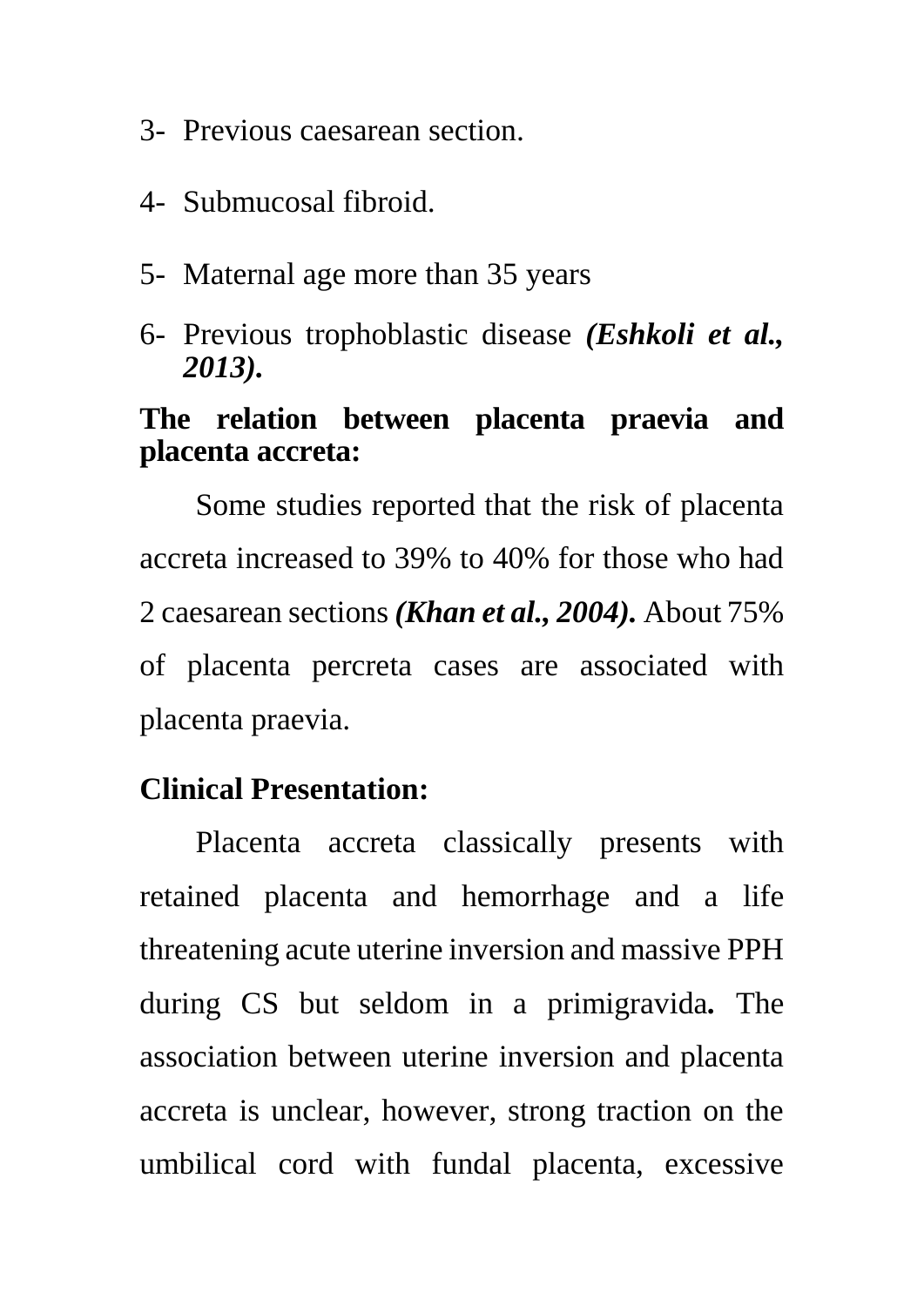fundal pressure, relaxed uterus, short umbilical cord, uterine anomalies and antepartum use of magnesium sulphate are known associated factors *(Hostetler et al., 2000).*

Uterine inversion and retained placenta accreta can both be fatal complications *(Agarwal et al., 2005).*

Placenta percreta is associated with a maternal mortality reportedly as high as 10% and significant maternal morbidity, including massive haemorrhage, disseminated intravascular coagulation, hysterectomy, bladder and ureteric trauma, acute respiratory distress syndrome and acute tubular necrosis *(Bennett et al., 2003).*

The average blood loss at delivery is reported to be 3000–5500 mL, which leads to significant postoperative morbidity and death *(Leung et al., 2007).*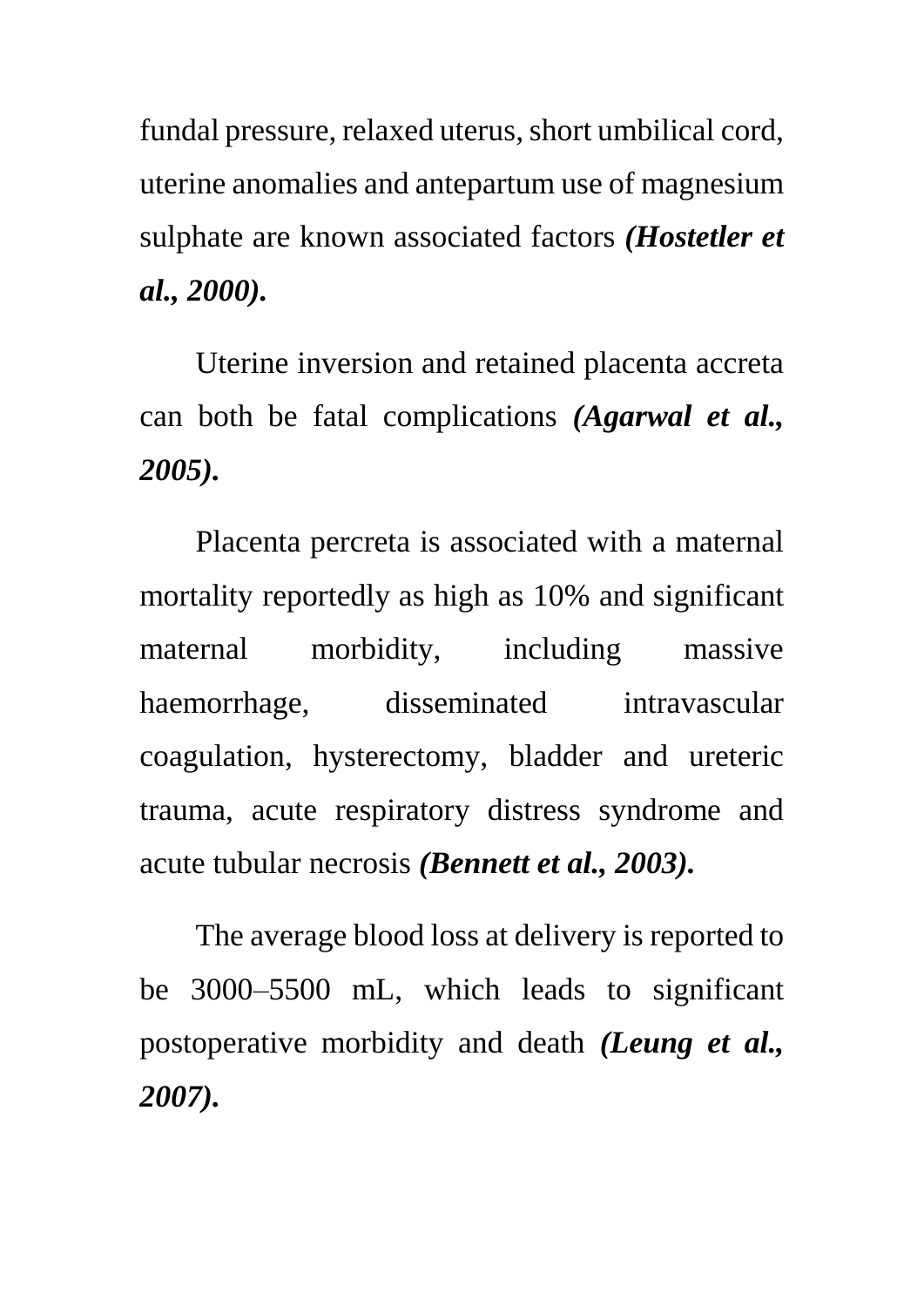A recent retrospective study found an average blood loss of 3630 -2216 mL for placenta increta and 12,140-8343 mL for placenta percreta *(Sumigama et al., 2007).*

#### **Antenatal diagnosis of placenta accreta:**

 Ultrasound and MRI have been described to diagnose placenta accreta. However, prenatal diagnosis of placenta accreta remains a challenge. Most of placenta accreta was diagnosed in the third stage of labor *(Wang et al., 2015 and Bauwens et al., 2014)*. One prospective populationbased study of women diagnosed with placenta accreta found that only less than 50 % (66/133) were suspected antenatally. Antenatal diagnosis of placenta accreta reduced the ratio of haemorrhage and blood transfusion with statistical significance. So, antenatal diagnosis is very important for placenta accreta *(Fitzpatrick et al., 2014)*.

1- Abnormal levels of biochemical markers like alpha-feto protein (AFP) and creatine kinase (CK)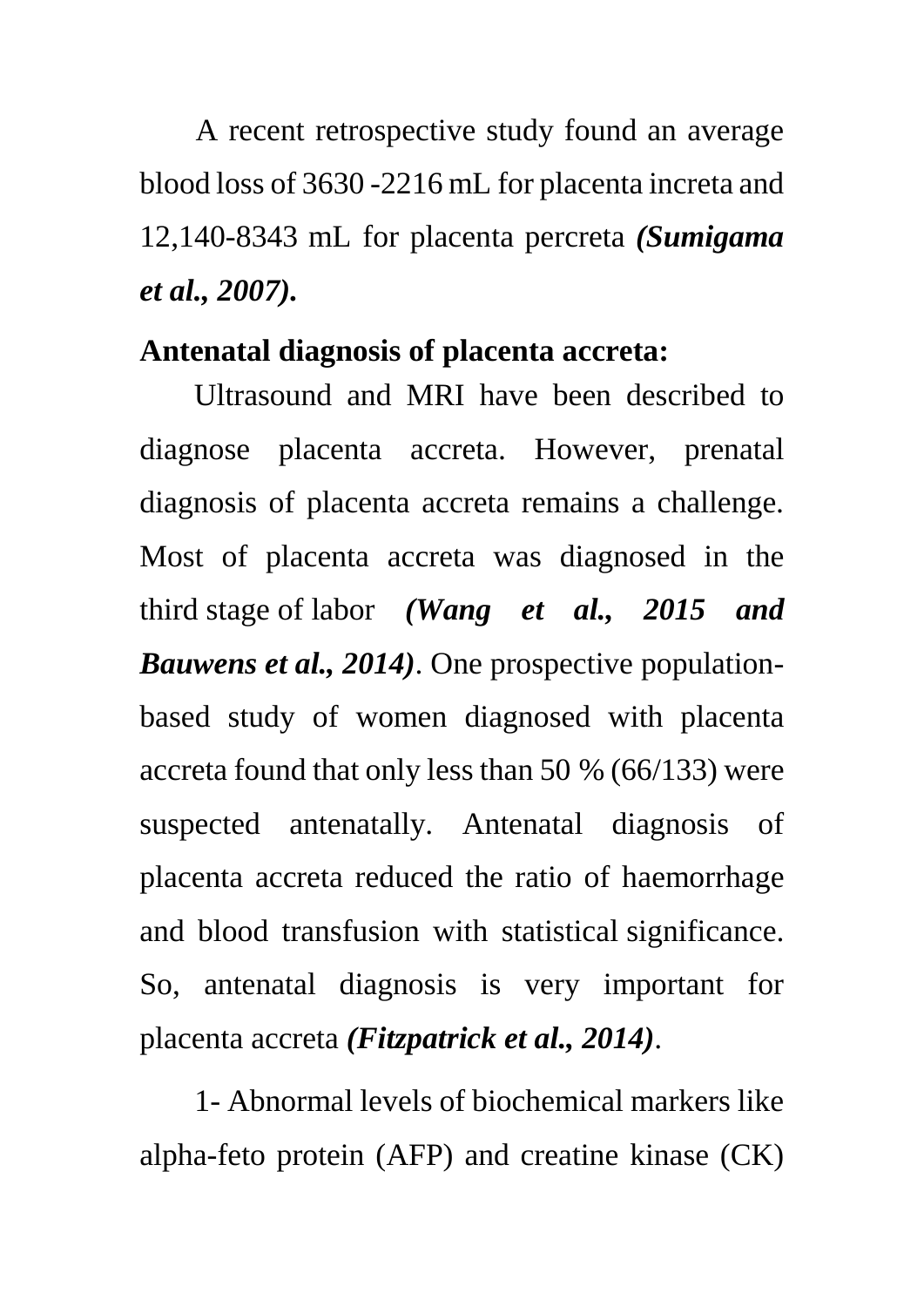have been linked with morbid adherence of the placenta. *O'Brien et al., (1996)* reported an association of elevated maternal alpha-feto protein with the extent of myometrial extrauterine invasion.

In the absence of fetal anomalies, unexplained elevated maternal serum AFP may suggest the presence of placenta percreta. AFP may be more useful than CK in this respect, as there are reports of cases of placenta percreta in which the CK level was normal *(Singh et al., 2002).*

2- Placenta accreta is diagnosed ideally in the antenatal period by either sonographic or magnetic resonance imaging techniques. Several studies have demonstrated the usefulness of ultrasonography in making this diagnosis, particularly at 20 week gestation *(Bauwens et al., 2014).*

Prenatal Ultrasound reported sensitivity of 94% and specificity of 79% for placenta accreta, but offer no more than provisional diagnostic probability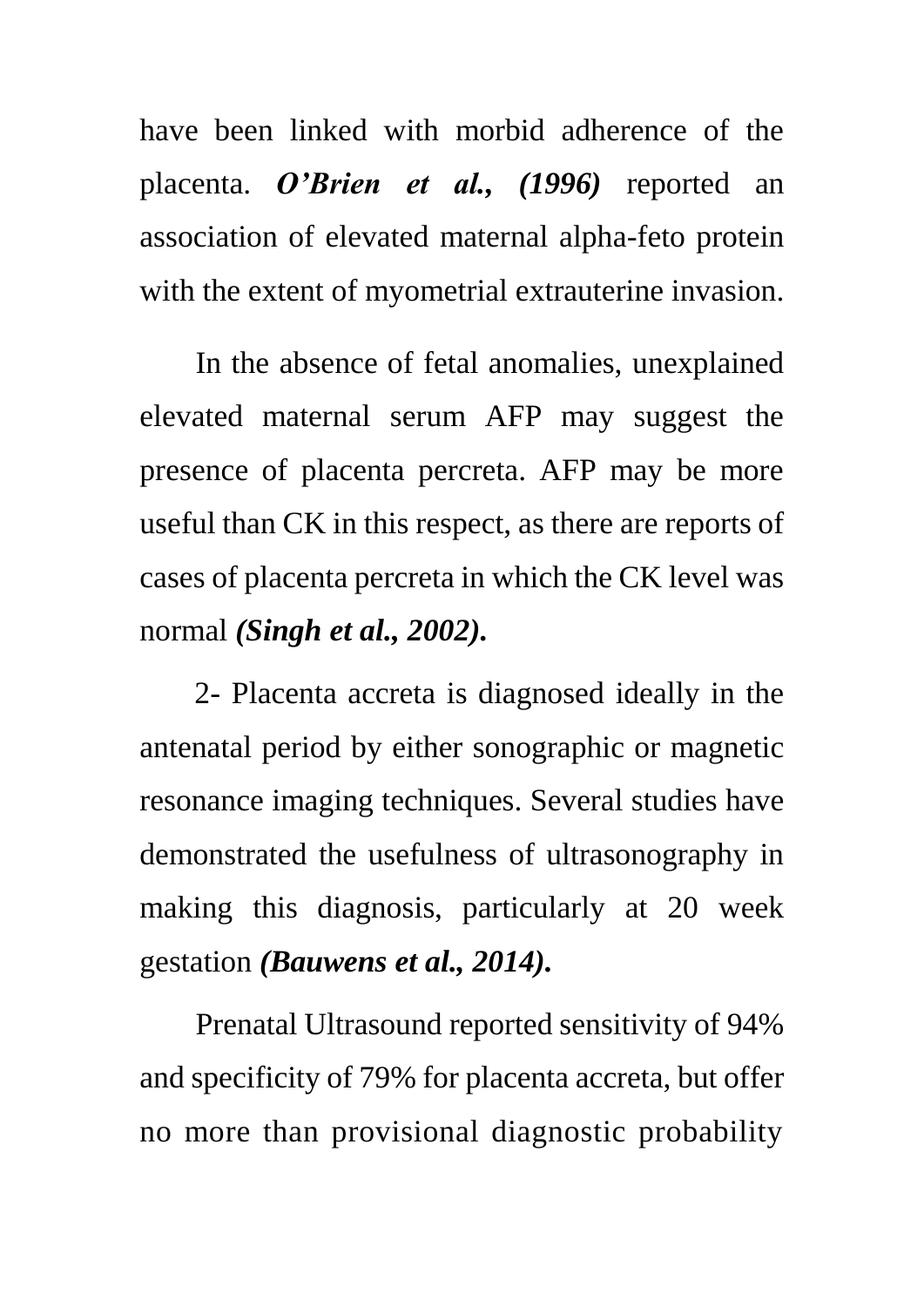statement *(Armstrong et al., 2004).* Moreover, because 45% of placenta accreta cases were not detected by ultrasound, it is important to consider avoiding manual removal of placenta if there were intraoperative signs of accreta *(Armstrong et al.,* 

*2 0 0 4 ) .*

The visualization of placental lacunae had the highest sensitivity to detect placenta accreta (78.6%), followed by obliteration of clear space (57%) and the interruption of the posterior bladderuterine wall interface (21.4%) *(Comstock et al., 2004).*

#### **Management of placenta accreta:**

There is debate over the ideal therapeutic approach or management of placenta accreta. The generally held opinion is that the placenta accrete should be treated by Caesarean hysterectomy with placenta left in situ, without attempts at removal of the placenta *(ACOG, 2012).*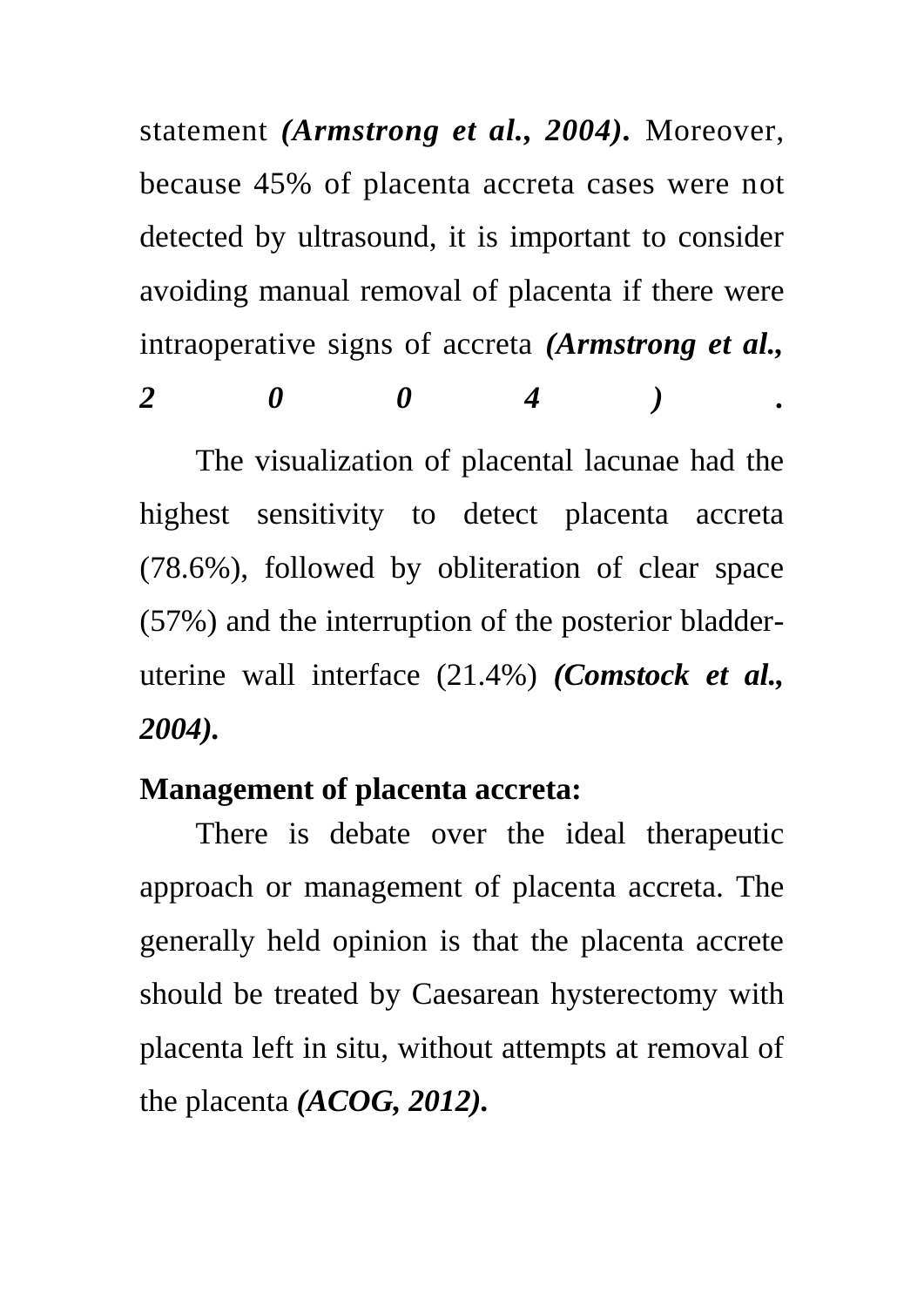If clinically or sonographically the patient is suspected antenatally to be at risk of placenta accreta, appropriate management options should be considered, such as attempted conservative management or hysterectomy and counseling provided about potential sequelae *(ACOG, 2012*).

Conservative management of abnormally invasive placentation can be effective and fertility can be preserved. It should be only considered in highly selected cases when blood loss is minimal and there is wish for fertility preservation *(ACOG, 2012*)*.*

There is no standard conservative treatment option for placenta accreta. Conservative treatment includes uterine artery embolization, methotrexate, mifepristone and hysteroscopic resection. Uterine artery catheterization can reduce risk of massive hemorrhage in the management of placenta accreta *(Gustavo et al., 2015)*. Methotrexate has been used to promote the necrosis and resorption of placenta.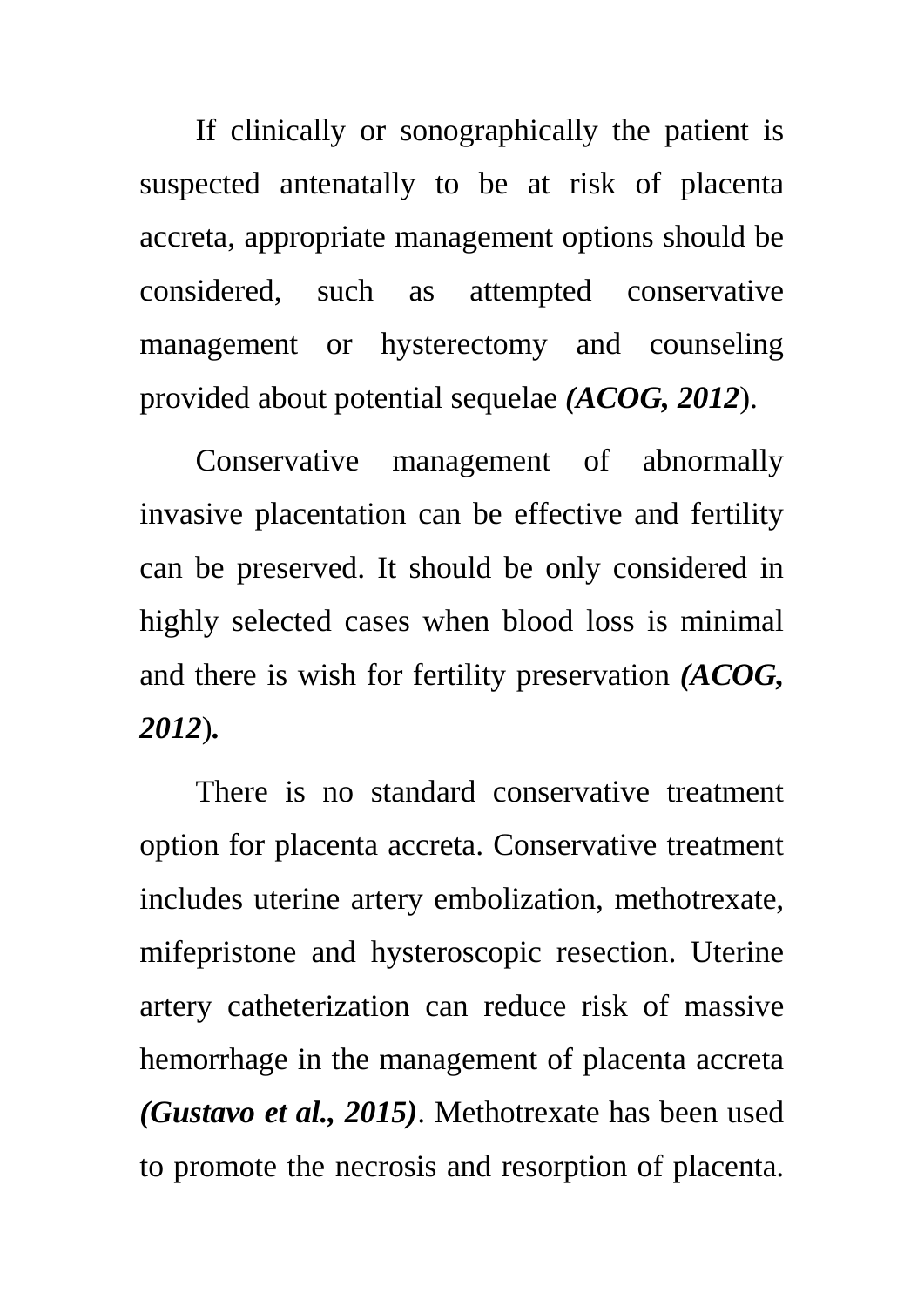However, methotrexate has some serious side effects, women unable to breastfeed and a maternal death related to the use of methotrexate has been reported *(Sentilhes et al., 2010*). Royal College of Obstetricians and Gynaecologists noted that methotrexate has little benefit in enhancing placental resorption *(RCOG, 2011).* Mifepristone has been successfully used in placenta accreta without any complication *(Sentilhes et al., 2010*).

Leaving the placenta in situ after delivery can delay placental expulsion or resorption for weeks or even months. Resection of persistent retained placenta tissue by hysteroscopy can shorten this period and reduce the risk for infection and bleeding *(Legendre et al., 2014)*. One large series on the conservative treatment of placenta accreta includes uterotonic drugs (oxytocin or sulprostone or both), prophylactic antibiotic therapy, methotrexate, pelvic arterial embolization. The success rate of this study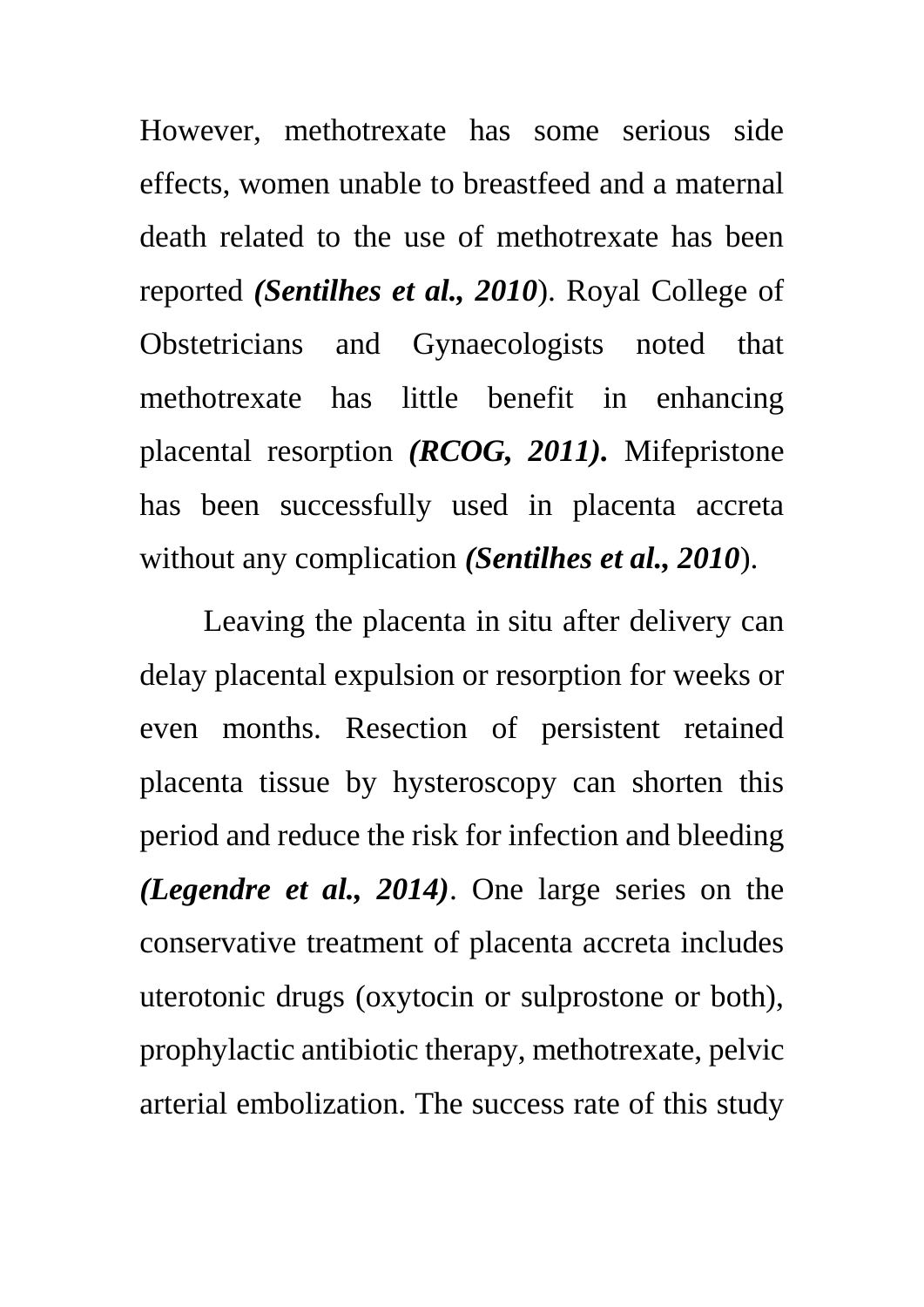was 78.5 % (131/167) and the remaining 36 (22%) women had hysterectomy *(Sentilhes et al., 2010*).

There is a study to describe the use of a staged procedure that involved femoral artery catheterization, classic caesarean section delivery, and uterine and placental embolization before hysterectomy for placenta accreta, it associated with decreased maternal morbidity *(Tobias et al., 2010).*

In a recent review of management of placenta percreta, the authors included 36 women who were treated conservatively. In this group, 58% of the women underwent a subsequent hysterectomy. In addition, 44% suffered postoperative haemorrhage and 25% developed infections, compared with only 12% who developed postoperative haemorrhage and 12% who developed infections in those who had primary hysterectomy or local resection *(Clausen et al., 2014).*

## **Placenta Praevia:**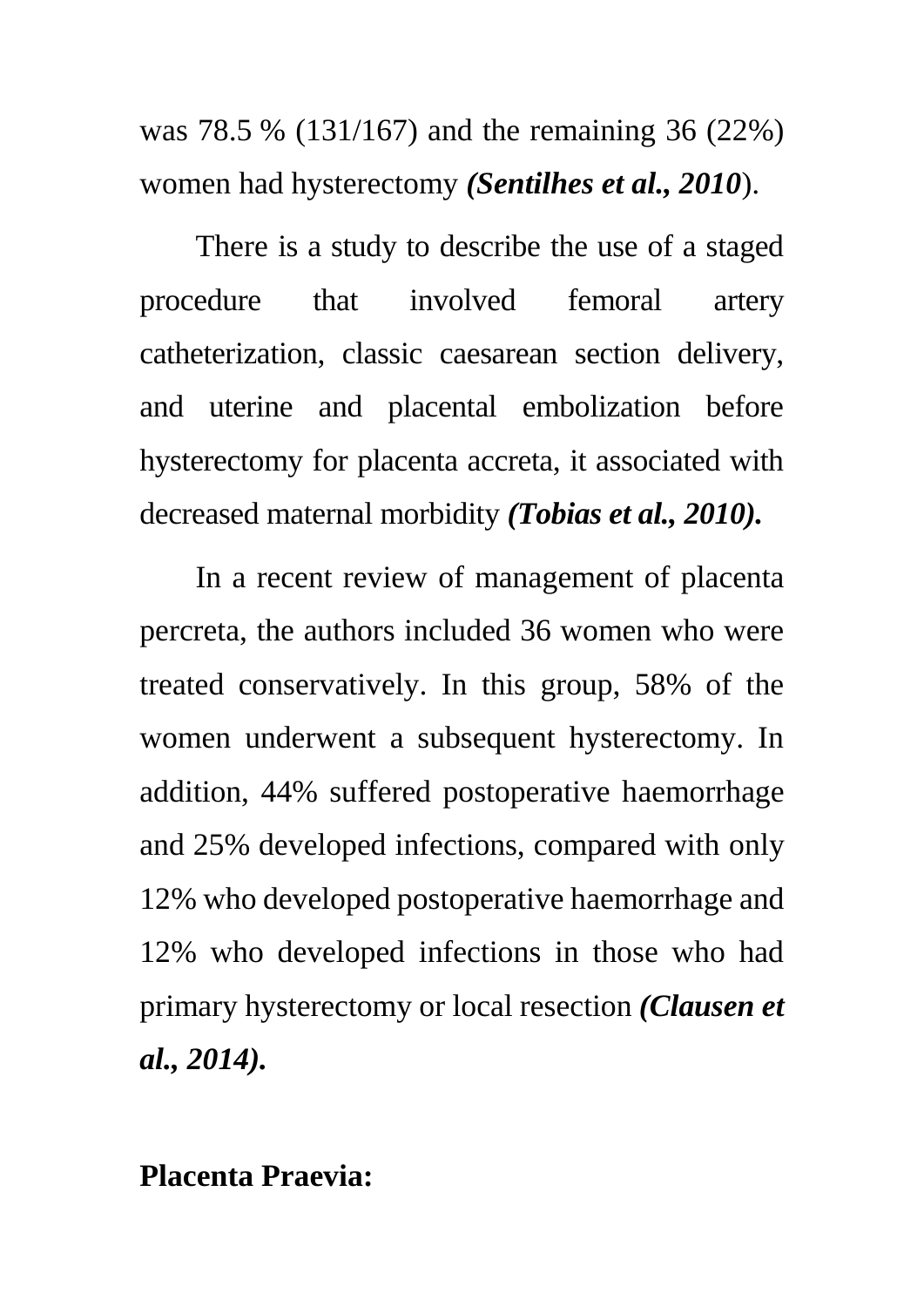Placenta praevia refers to the presence of placental tissue overlying or proximate to the internal cervical os. Bleeding, which ranges from spotting to hemorrhagic, is the main complication.

*Four placental configurations have been defined***:** *Complete placenta praevia* — The placenta completely covers the internal os (Fig. 3). A central placenta praevia occurs when the internal os is approximately equidistant from the anterior and posterior placental edges. 20 to 30 percent of placenta praevias are central.



**Figure (1):** Transabdominal study shows the placenta completely covering the cervix. The placenta completely covers the internal os. A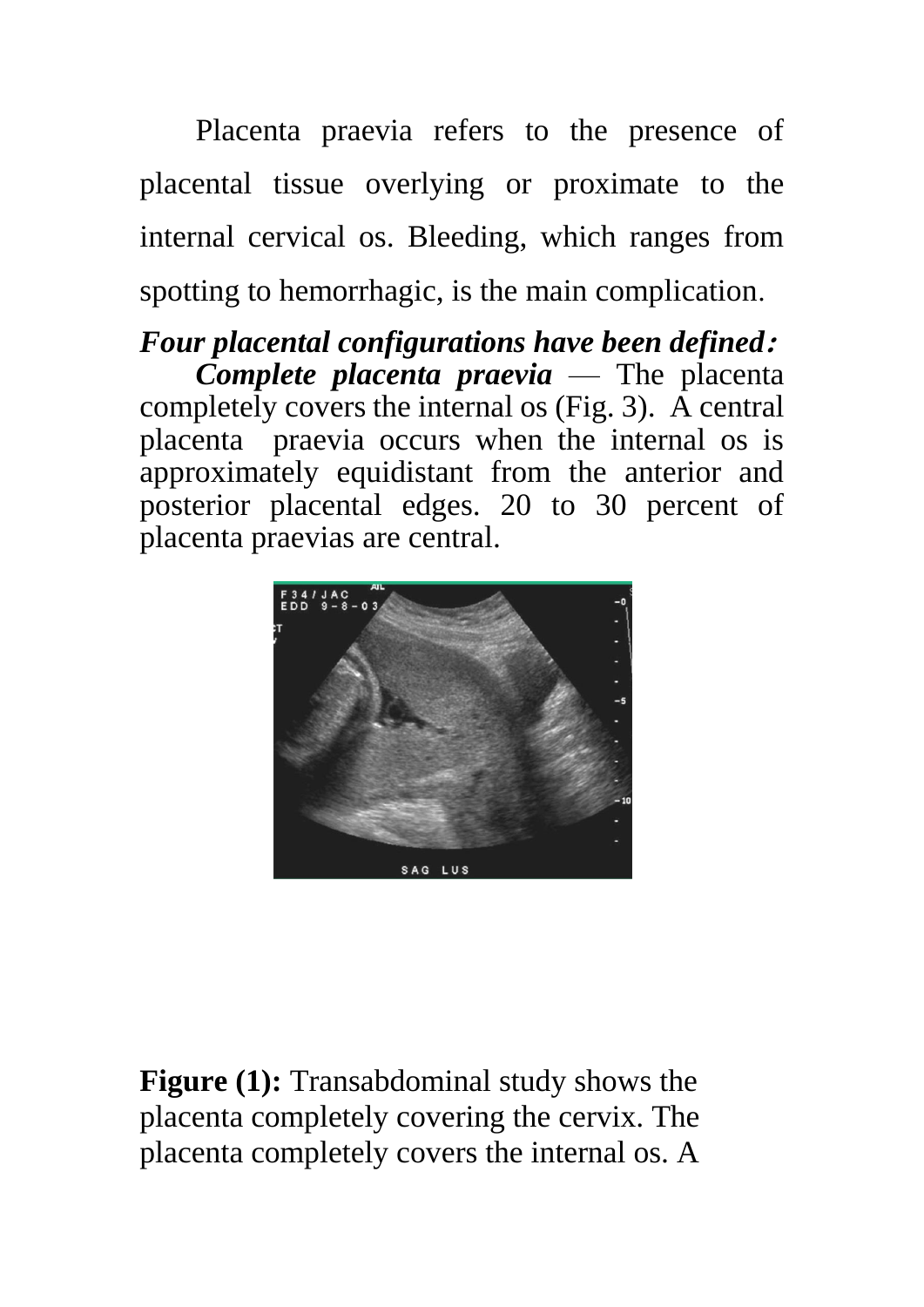central placenta praevia occurs when the internal os is approximately equidistant from the anterior and posterior placental edges. Twenty to 30 percent of placenta praevias are central.

*Partial placenta praevia* — The placental edge partially covers the internal cervical os, which must be partly dilated for this to occur.

*Marginal placenta praevia* — The placenta is adjacent to the internal os, but does not cover it (Fig. 4).



**Figure (2):** Transvaginal study shows a posterior placenta with the tip of the placenta on the internal os. The placenta is adjacent to the internal os, but does not cover it.

*Low-lying placenta* — This term is used in several ways: (1) to describe an apparent placenta praevia in the second trimester, (2) to describe a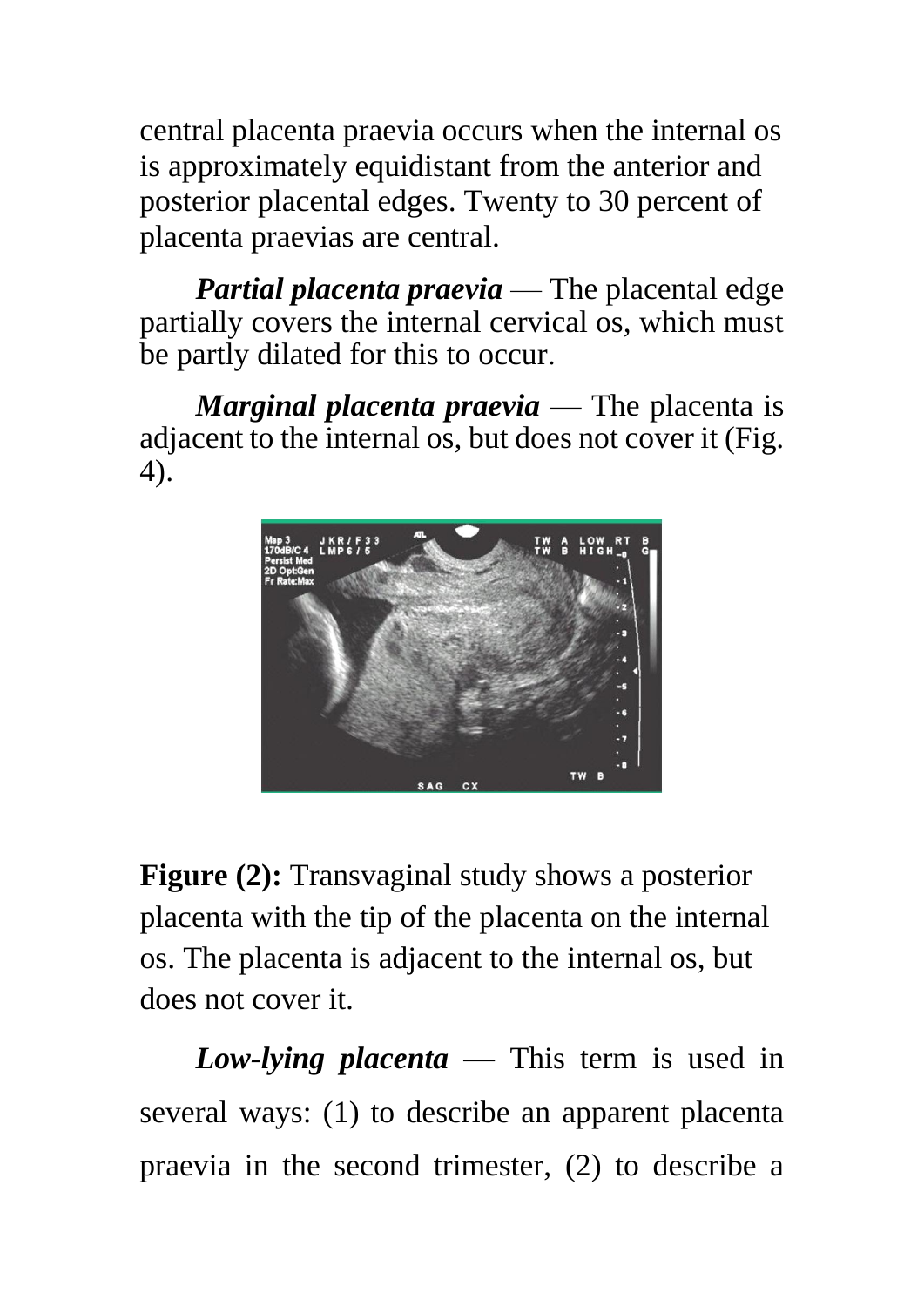placenta that lies in the lower uterine segment, but the exact relationship of the placenta to the os has not been determined, or (3) to describe a placental edge that lies within 2 to 3 cm of the internal os. Low lying placentas are also associated with an increased risk of bleeding, and possibly other adverse perinatal outcomes, although less than with true placenta praevias *(Predanic et al., 2005).*

A recent classification of placenta praevia has been described by Royal College of Obstetricians and Gynaecologists by ultrasound imaging according to what is relevant clinically: if the placenta lies over the internal cervical os, it is considered a major praevia; if the leading edge of the placenta is in the lower uterine segment but not covering the cervical os, minor or partial praevia exists (*(RCOG, 2011)*.

*Incidence, pathogenesis, and risk factors* — Placenta praevia complicates approximately 4 per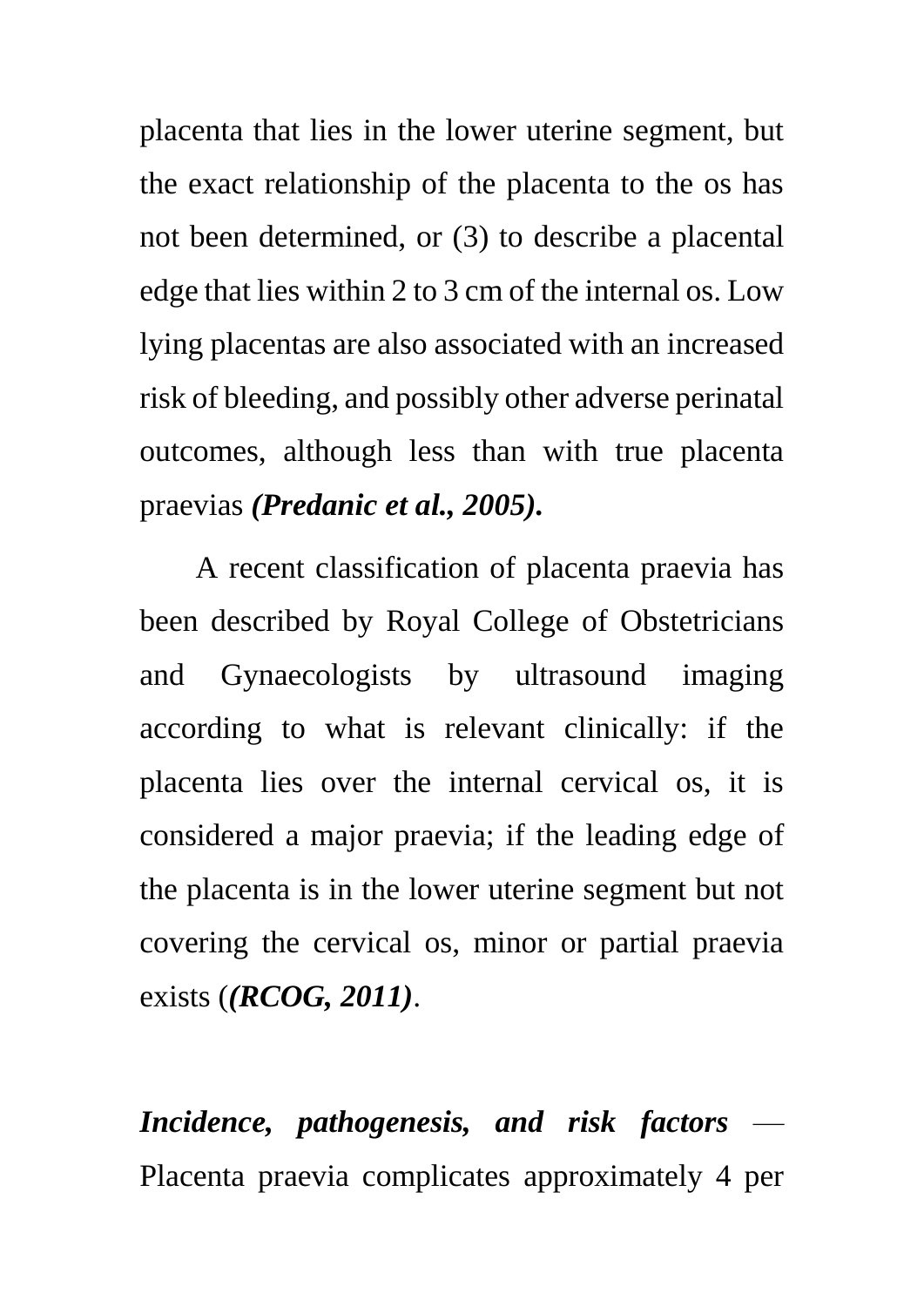1000 pregnancies that are over 20 weeks of gestation *(Faiz et al., 2003).*

# *Risk factors can be grouped* **according** *to the pathogenetic mechanism involved:*

- **(1)** Endometrial scarring in the upper segment of the uterus may promote either initial trophoblastic nidation into the relatively unscarred lower uterine segment or unidirectional growth toward the unscarred lower uterine segment *(Faiz and Ananth, 2003)*. Risk factors associated with endometrial scarring include:
	- Increasing number of prior cesarean deliveries *(Downes et al., 2015)*.
	- Increasing parity (the incidence of placenta praevia is 0.2 percent in nulliparas versus up to 5 percent in grand multiparaious *(Lavery, 1990).*
	- Increasing maternal age (incidence is 0.03 percent in nulliparous women aged 20 to 29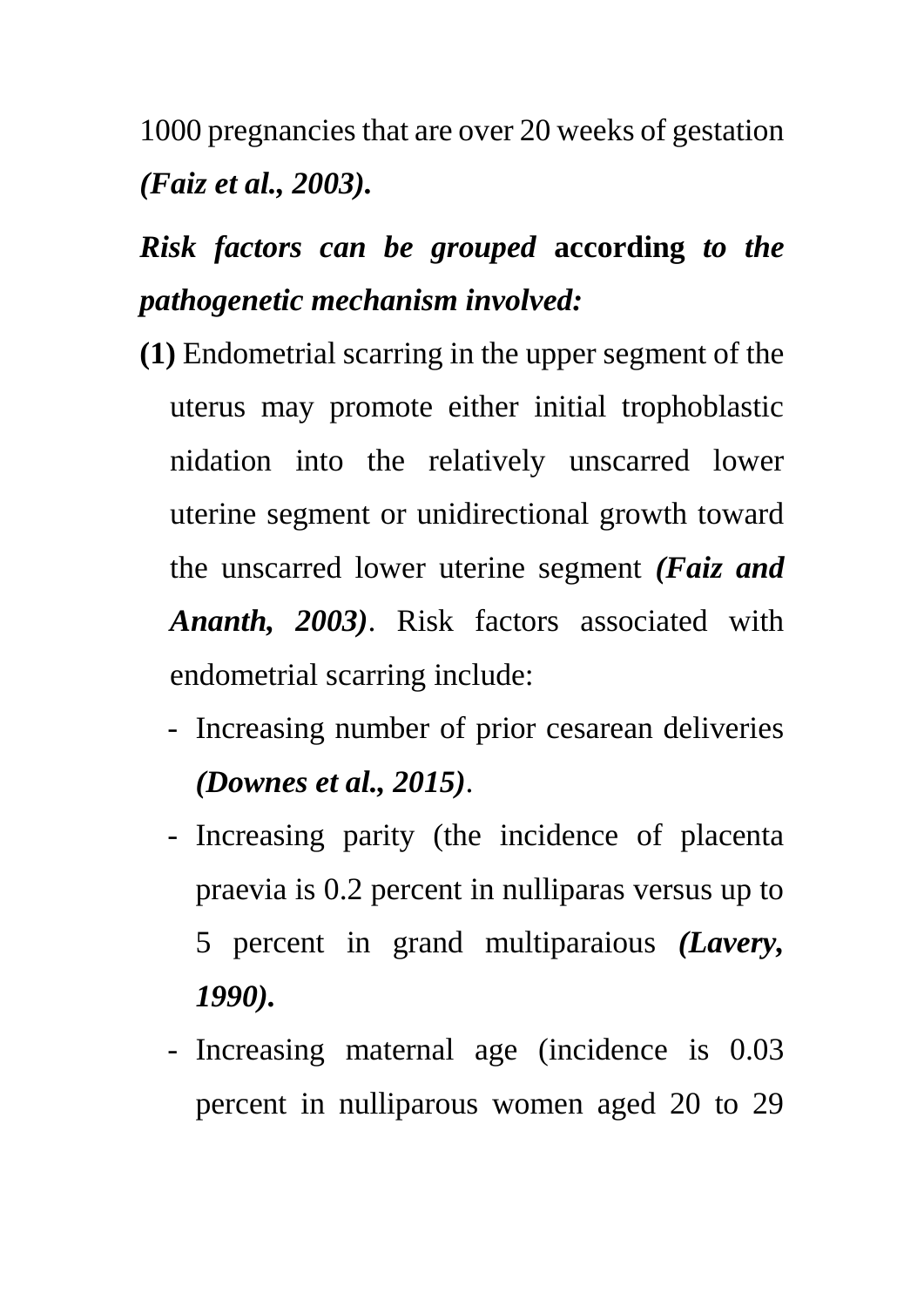years versus 0.25 percent in nulliparous women  $\geq$ 40 years of age).

- Increasing number of prior curettages for spontaneous or induced abortions *(Faiz and Ananth, 2003).*
- **(2)**The need for increased placental surface area to compensate for a reduction in uteroplacental oxygen or nutrient delivery is another potential cause of placenta praevia. Risk factors associated with a need for increased uteroplacental transport of oxygen and nutrients include:
	- Maternal smoking *(Meyer and Tonascia, 1977).*
	- Residence at higher altitudes
	- Multiple gestation (3.9 and 2.8 praevias per 1000 live twin and singleton births, respectively) *(Ananth et al., 2003).*
- (3) Early gestational age is a risk factor for placenta praevia because placental migration away from the cervical os occurs as pregnancy progresses.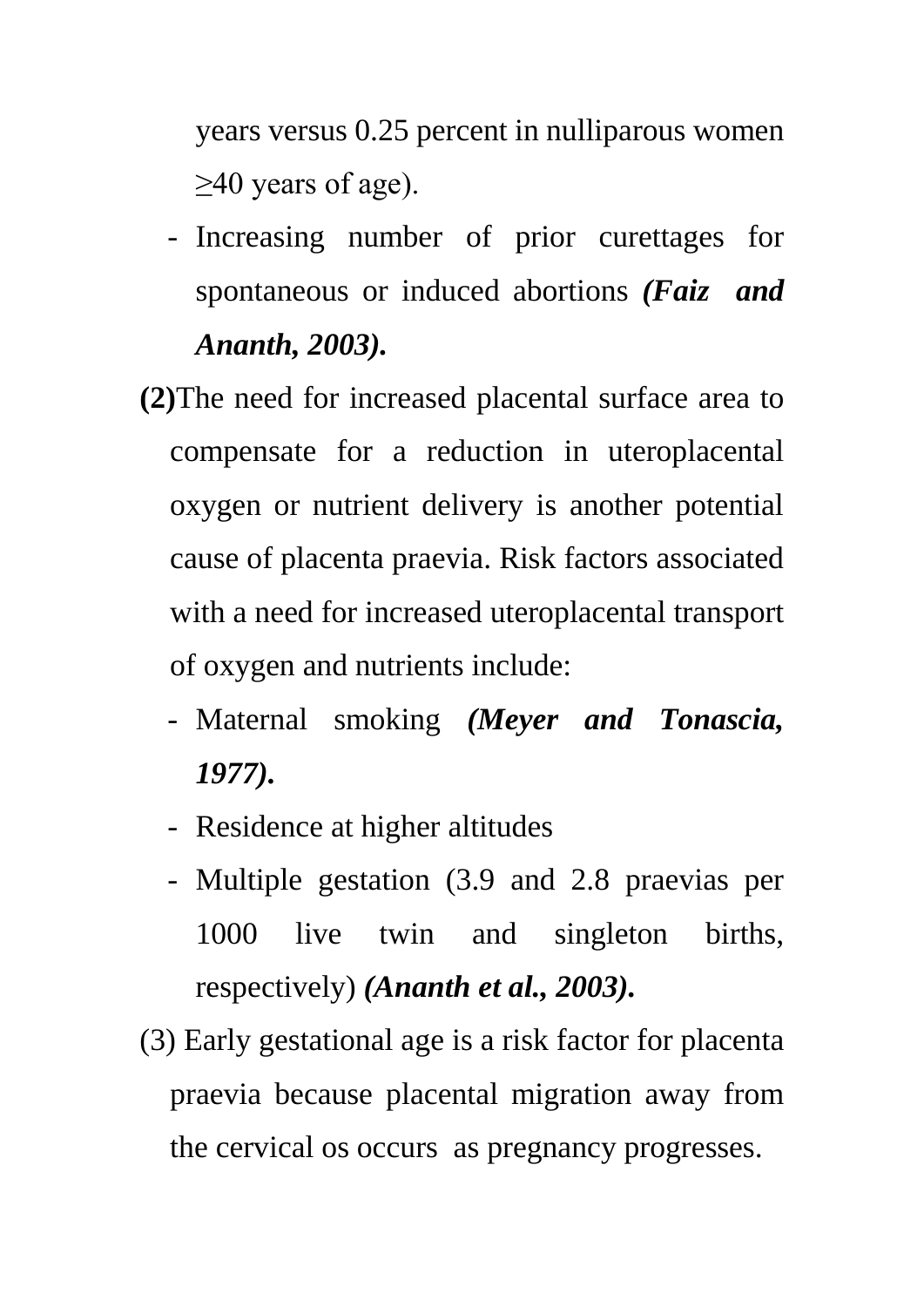# (4) Studies have consistently reported a preponderance of births of male infants in women with placenta praevia *(Ananth et al., 2003 and Wen et al., 2000).*

A meta-analysis noted a 14 percent excess of placenta praevia when women were carrying a viable male fetus as compared to a viable female fetus (the worldwide normal sex ratio is 106 males to 100 females) *(Demissie et al., 1999).* One group postulated that male embryos are more likely to result from fertilization late in the menstrual cycle, and this may result in a delay in the development and implantation of the blastocyst, such that implantation occurs in the lower uterine segment *(MacGillivary, et al., 1986).*

(5) An association between placenta praevia and maternal race has been observed. A large population-based cohort study reported that the rate of placenta praevia in white, black, and other races was 3.3, 3.0, and 4.5 per 1000 births,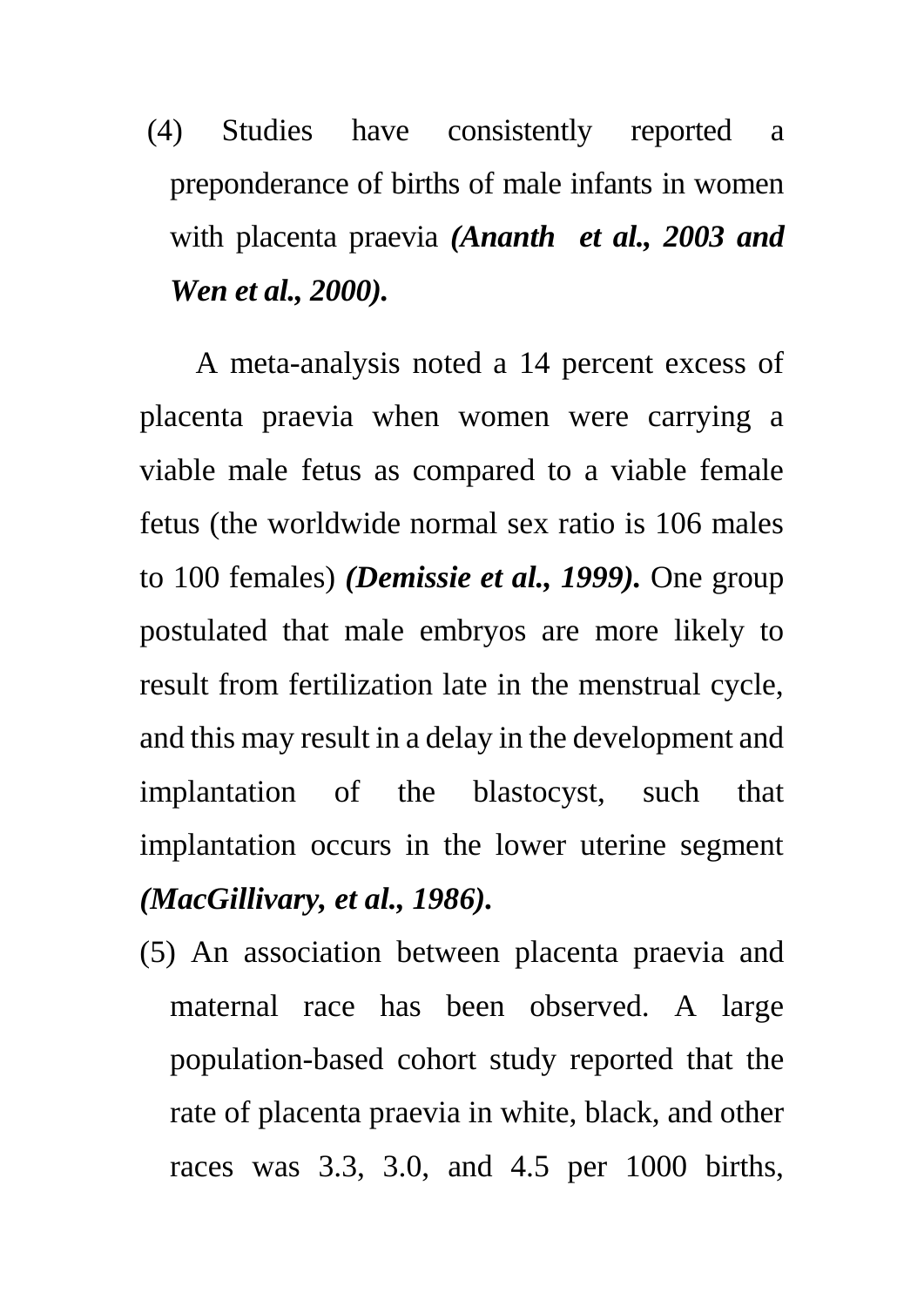respectively. Asian women had an excess risk compared with white women *(Yang et al., 2008)*. **Clinical Manifestations:**

The characteristic clinical presentation of placenta praevia is painless vaginal bleeding after 20 weeks of gestation; this occurs in 70 to 80 percent of patients. An additional 10 to 20 percent of women present with uterine contractions associated with bleeding, while fewer than 10 percent are incidentally detected by ultrasound examination and remain asymptomatic *(Silver et al., 1984).*

Approximately one-third of affected pregnancies experience an initial bleeding episode prior to 30 weeks of gestation; this group is more likely to require blood transfusions and is at greater risk of preterm delivery and perinatal mortality than women whose bleeding begins later in gestation *(McShane et al., 1985).* 

**Placenta praevia and accreta:**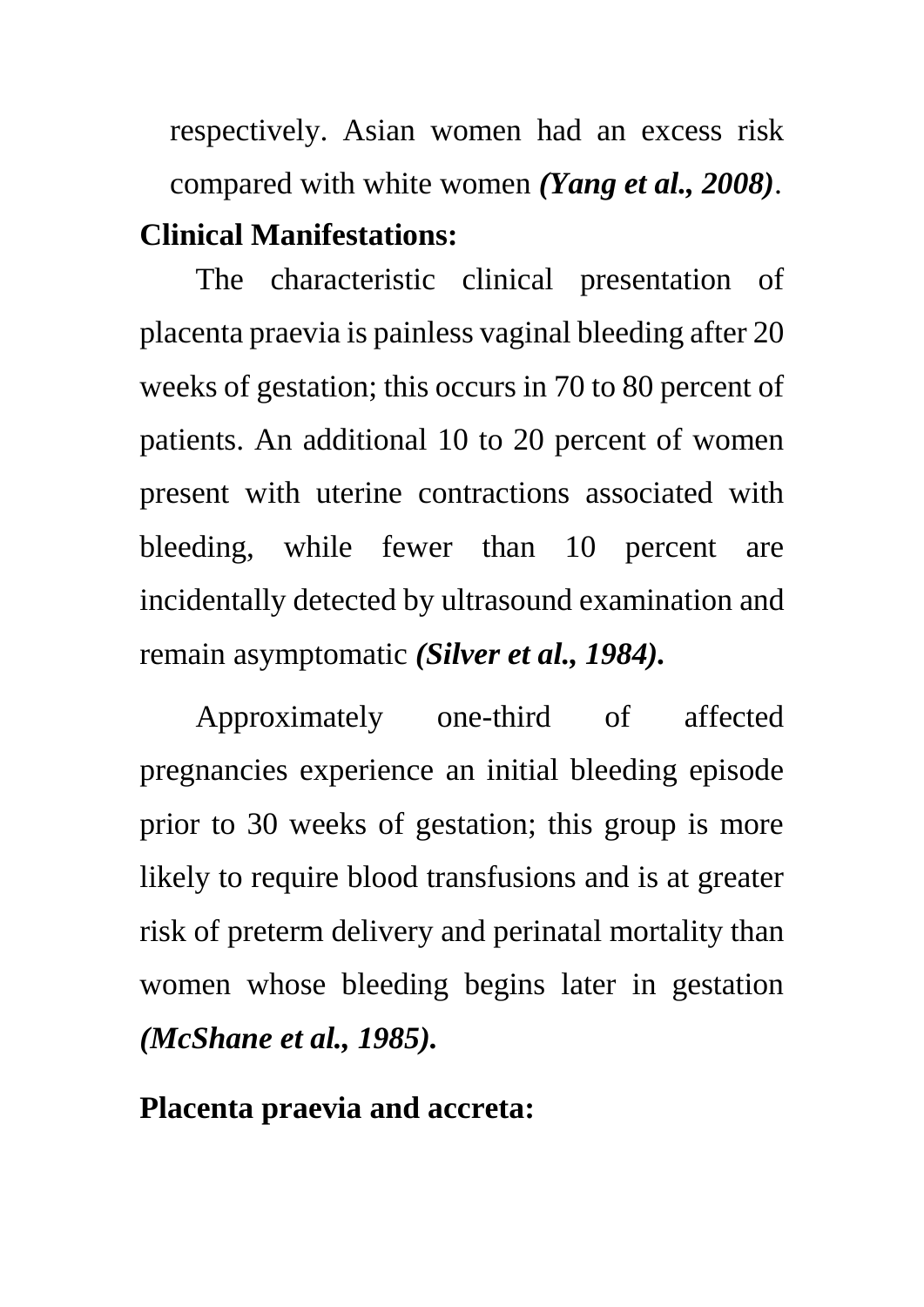*(Clark et al.1985)* observed an increased incidence of placenta praevia after caesarean section from 0.26% in women with a normal uterus to 0.65% after 1 and up to 10% after 4 or more caesarean sections. Some studies reported that the risk of placenta accreta increased to 39% to 40% for those who had had 2 caesarean sections *(Khan et al., 2004).* About 75% of placenta percreta cases are associated with placenta praevia.

*Malpresentation* — The large volume of placenta in the lower portion of the uterine cavity may predispose the fetus to assume a noncephalic presentation *(Sheiner et al., 2001).*

*Intrauterine growth restriction* — An increased risk of intrauterine growth restriction (up to 16 percent) has been reported by several *(Brenner et al., 1978; Newton et al., 1984 and Ananth et al., 2001).* But not all investigators *(Shane et al., 1985; Comeau et al., 1983 and Crane et al., 1999).*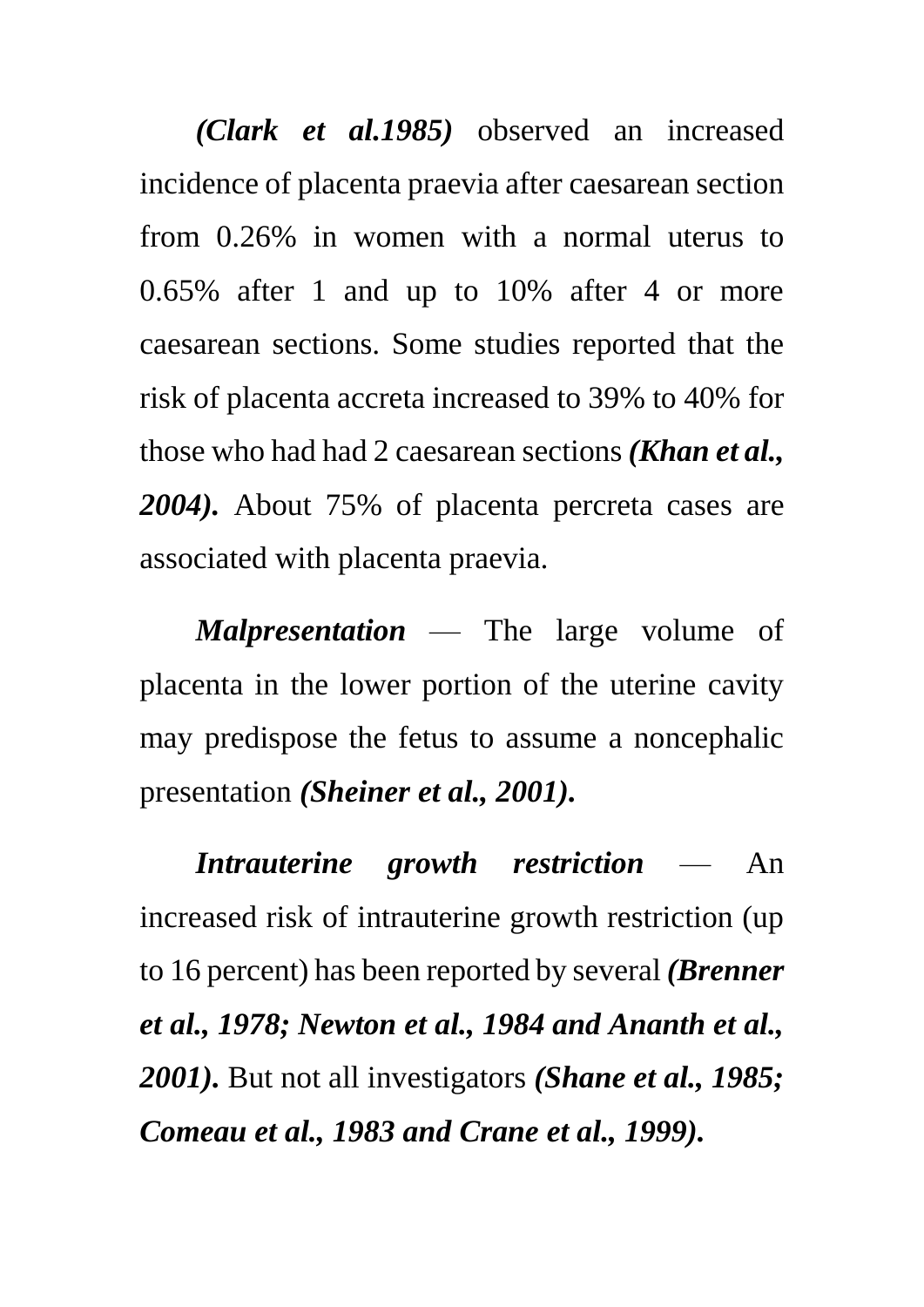However, a population-based study of women with placenta praevia reported a small increase in the prevalence of infants with birth weight at least 25 percent below the range expected for gestational age (OR 1.37, 95% CI 1.25-1.50) *(Ananth et al., 2003).*

*Amniotic fluid embolism* — A large population-based cohort study reported a strong association between placental pathology, such as placenta praevia, and amniotic fluid embolism *(Abenhaim et al., 2002).*

# **Differential diagnosis**

Third trimester bleeding complicates 3 to 4 percent of pregnancies. The differential diagnosis includes abruptio placentae (31 percent), and a variety of other causes (47 percent), such as decidual or cervical bleeding associated with labor or neoplasms *(Hibbard and Jeffcoate, 1966).* Sometimes a cause cannot be identified.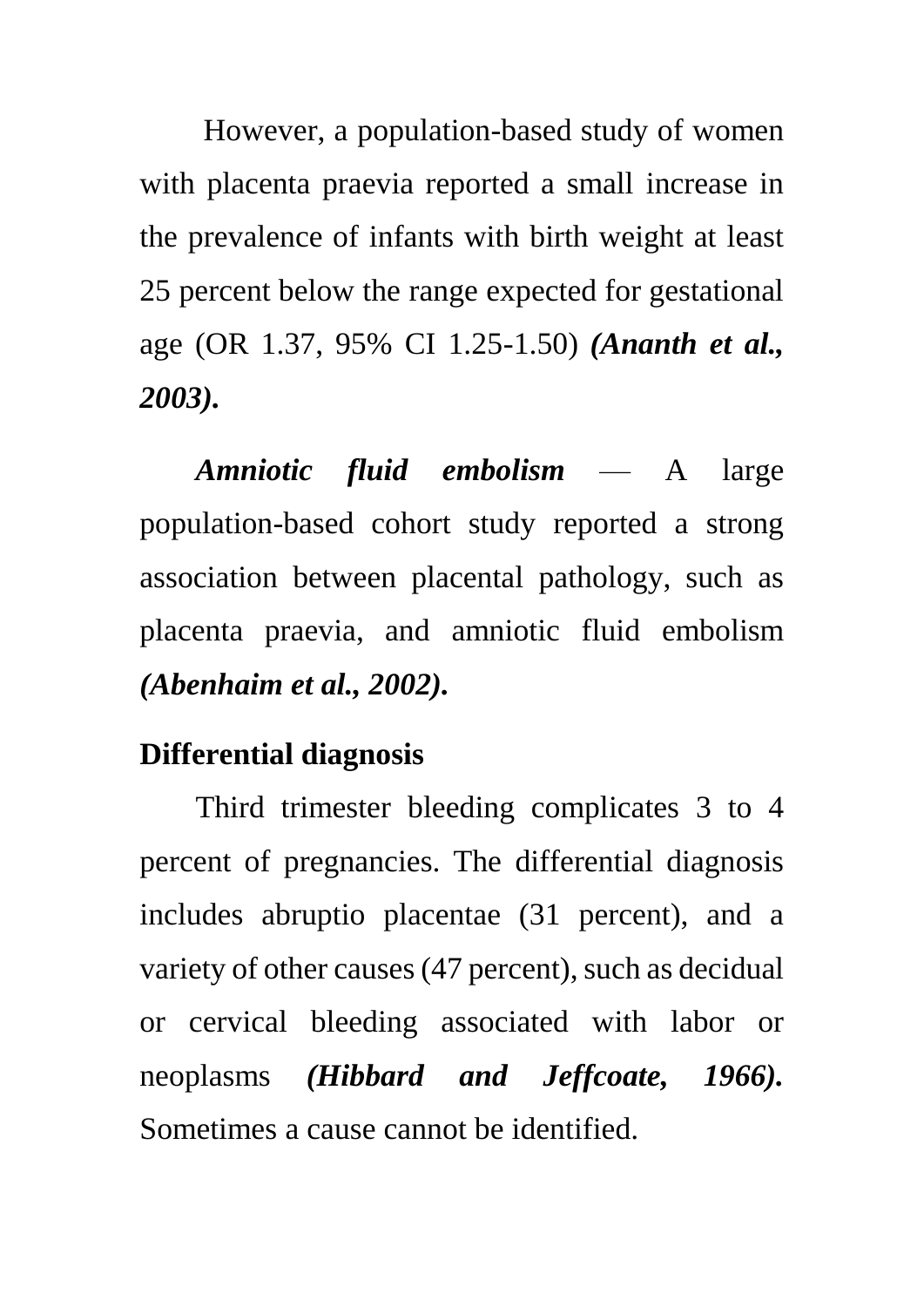# **Ultrasonography**

*Transabdominal* — The sonographic diagnosis of placenta praevia requires the identification of echogenic placental tissue overlying or proximate to the internal cervical os (a distance greater than 2 cm from the os excludes the diagnosis of praevia, although the placenta may be low lying). Transverse views at and above the internal cervical os should facilitate an accurate diagnosis.

*Transvaginal* — Transvaginal sonography is the preferred technique for diagnosis of placenta praevia because it generally provides a clearer image of the relationship of the edge of the placenta to the internal cervical os than transabdominal ultrasound *(Smith et al., 1997).* The procedure can be performed safely since the optimal position of the vaginal probe for visualization of the internal os is 2 to 3 cm away from the cervix and the angle between the cervix and vaginal probe is sufficient to prevent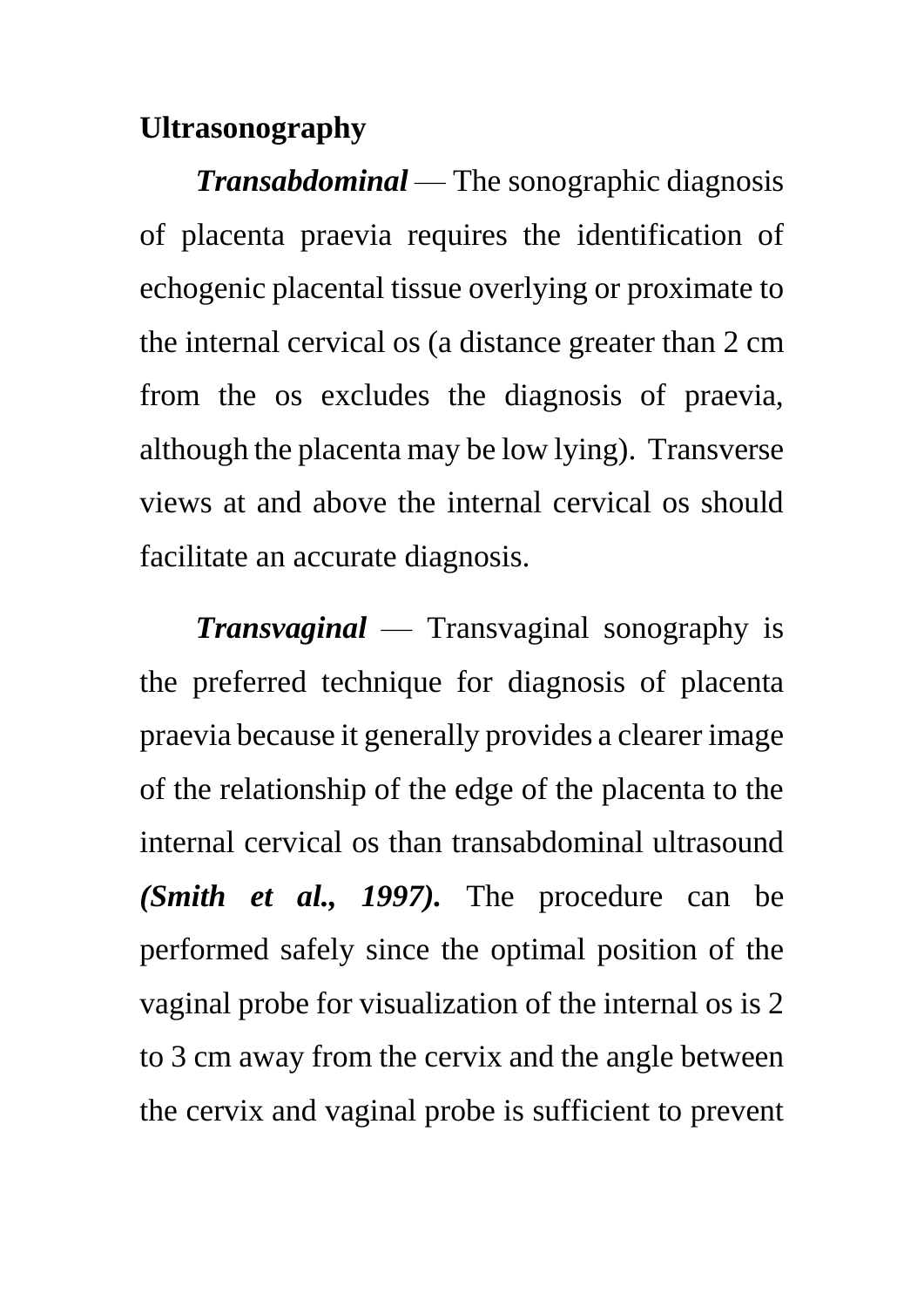the probe from inadvertently slipping into the cervical canal *(Timor-Tritsch and Yunis, 1993).*

**Translabial (transperineal)** ultrasound imaging is an alternative technique that provides excellent images of the cervix and placenta *(Dawson et al., 1996).*

*Persistence after second trimester diagnosis* — One to six percent of pregnant women display sonographic evidence of a placenta praevia between 10 and 20 weeks of gestation *(Oyelese and Smulian, 2 0 0 6 ) .*

Women with placenta praevia at 15 to 19 weeks, 20 to 23 weeks, 24 to 27 weeks, 28 to 31 weeks, and 32 to 35 weeks had a praevia that persisted until delivery in 12, 34, 49, 62, and 73 percent of cases, respectively *(Dashe et al., 2002).*

*Magnetic resonance imaging* — Utilizing MRI enhances the detection of posterior placenta praevia since the fetal calvarium does not obscure the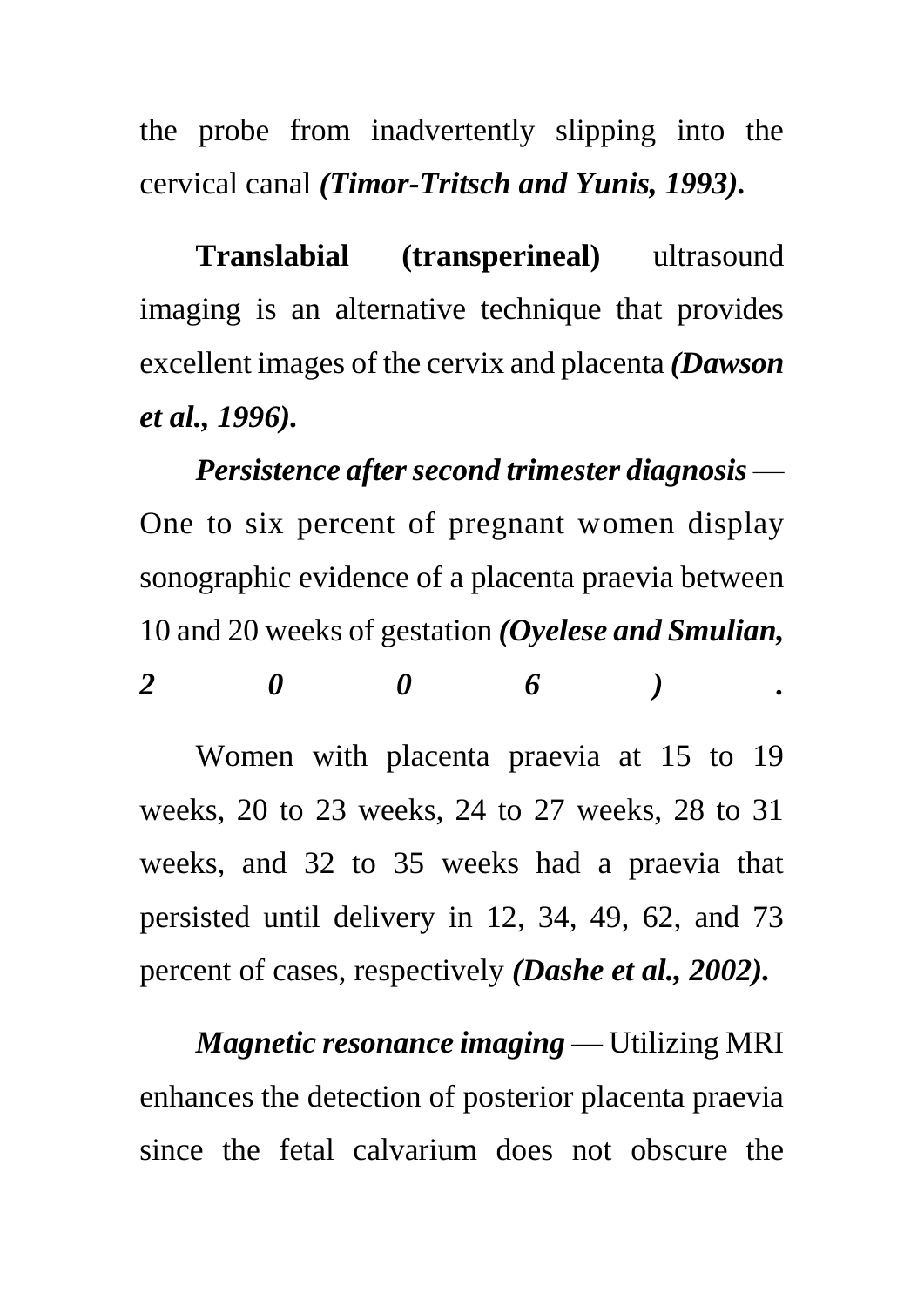placental position*.* This modality is suited to the assessment of placental-cervical relationships owing to the differing magnetic resonance characteristics of the two tissues. We believe MRI usually does not contribute substantially to the diagnosis of placenta praevia, but can be helpful in the setting of accreta and percreta *(Warshak et al., 2006).* 

# **Abruptio placenta:**

In abruptio placenta, postpartum uterine atony and Couvelaire's uterus can occur. Disseminated intravascular coagulation seems to result from a massive release of thromboplastin into the circulation, causing intravascular formation of fibrin, consumption of coagulation factors, and subsequent activation of the fibrinolytic system *(Arias, 1993)*

# *Use of ecbolics:*

*.*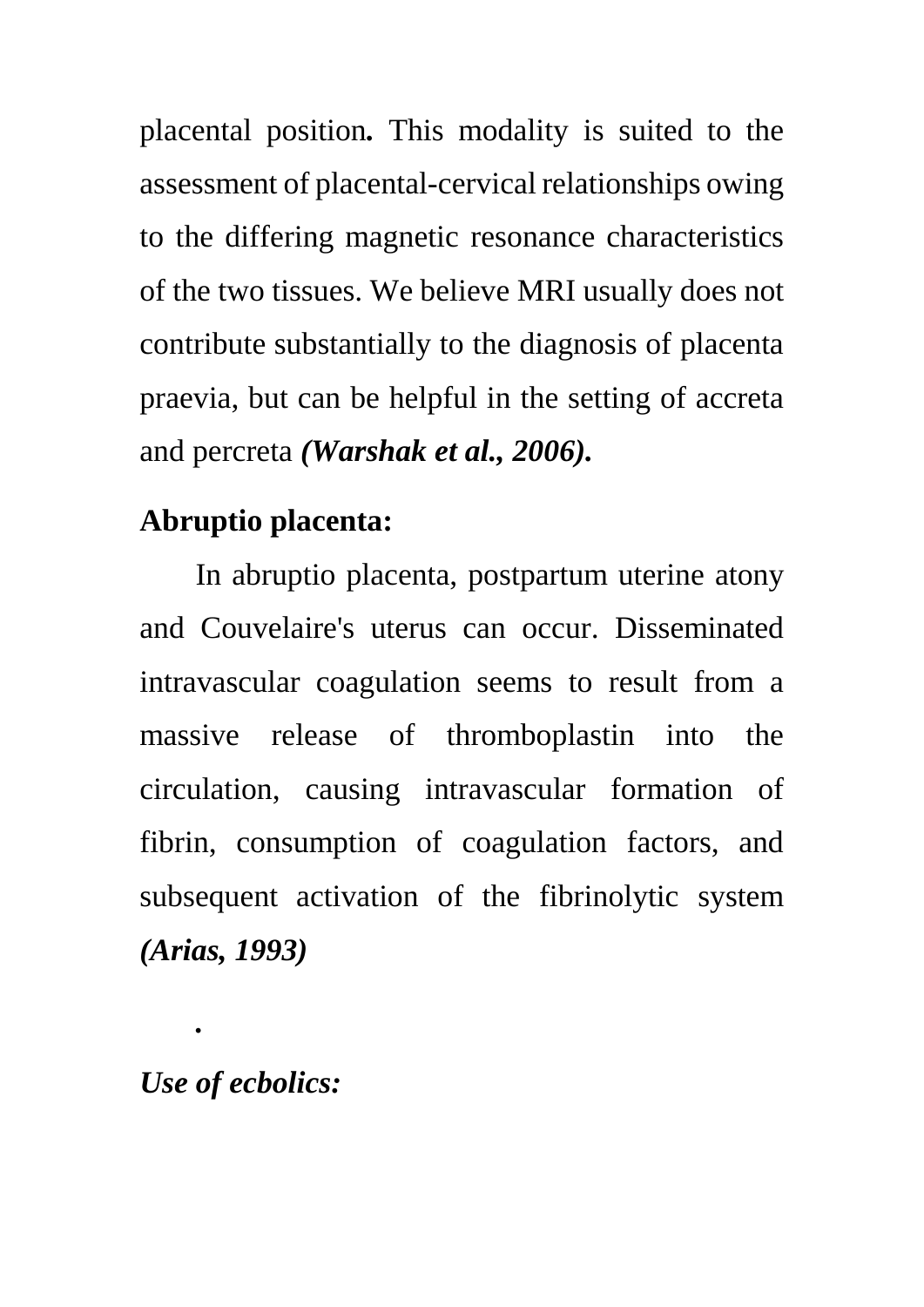Careful consideration should be given to the timing of administration and to the type of oxytocic drug used. It is customary to give intravenous (IV) or intramuscular (IM) ecbolics like oxytocin 10-20 international unit (IU), ergometrine 0.2-0.4 µg, or syntometrine with crowning of the head or at delivery of the anterior shoulder. The practice of prophylactic administration of parenteral oxytocics in the active management of the third stage of labor has led to a 30% to 40% reduction in the incidence of postpartum hemorrhage *(Chong et al., 2001).*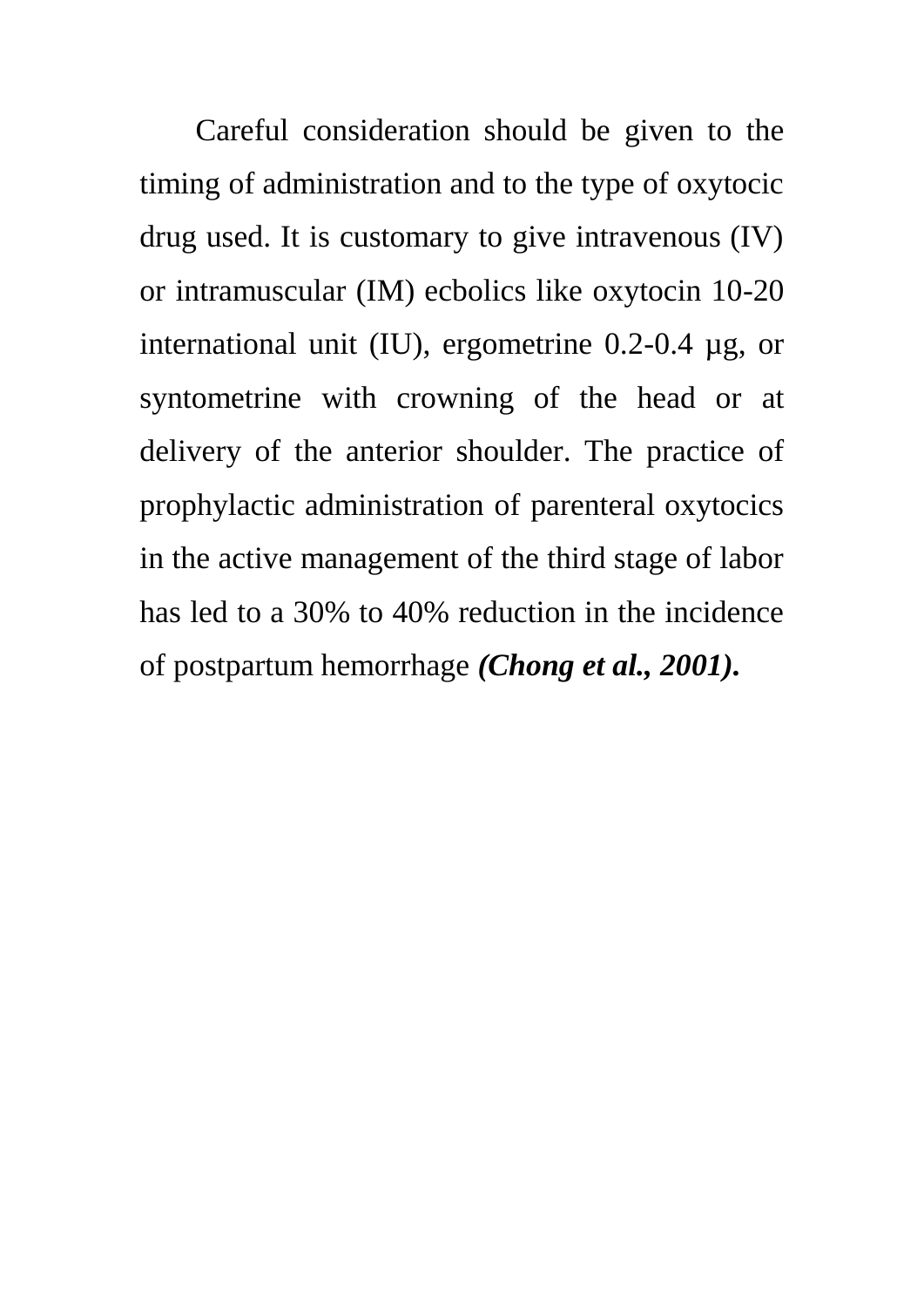#### **REFERENCES**

**Abenhaim HA, Azoulay L, Kramer MS and**  Leduc L (2008): Incidence and risk factors of amniotic fluid embolisms: a populationbased study on 3 million births in the United States. *Am J Obstet Gynecol*; 199:49.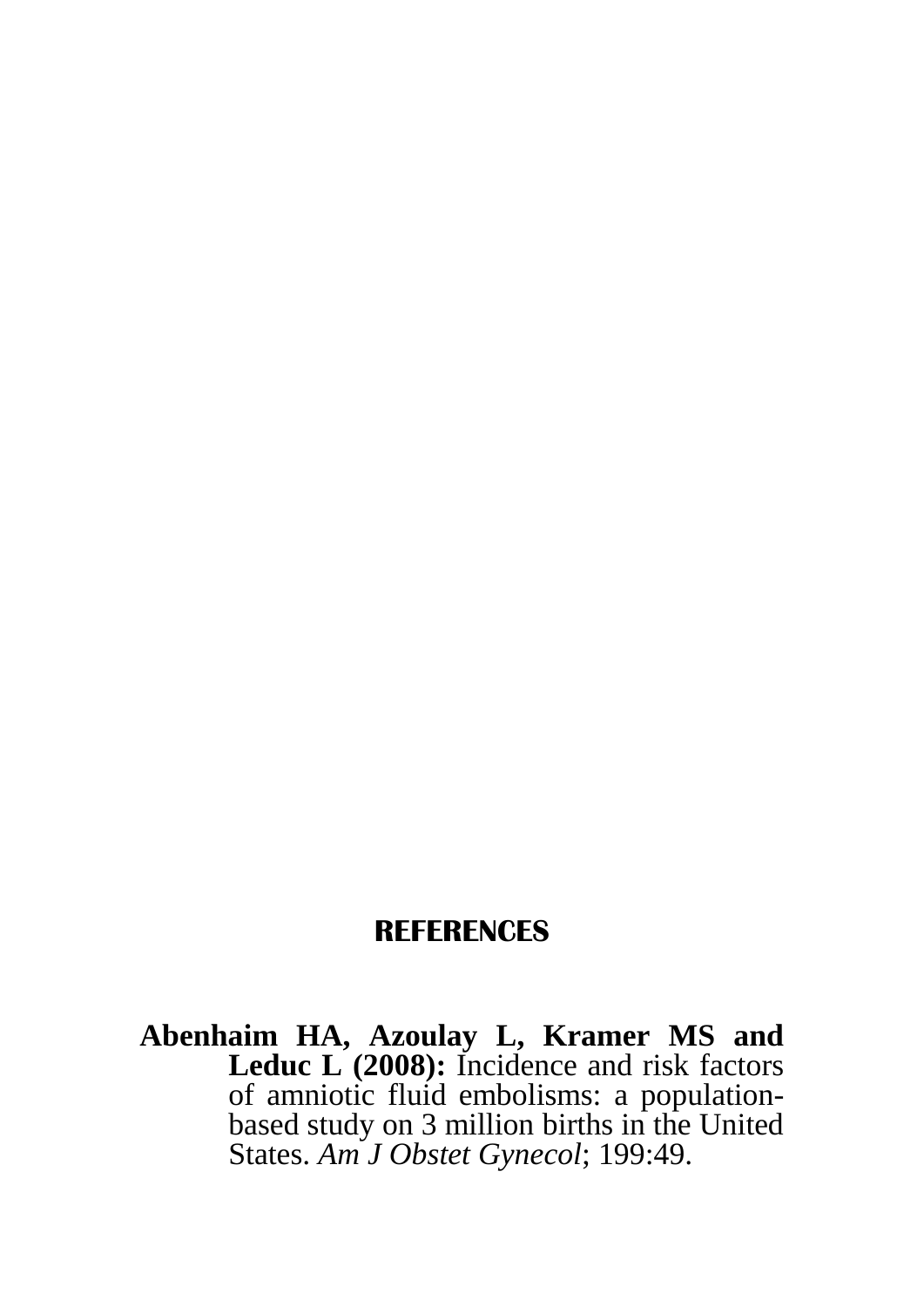- **Ac W and Jm A (2013):** Placenta accreta, increta, and percreta [J]. *Obstet Gynecol Clin North Am*; 40(1):137–54.
- **Adler E, Madankumar R, Rosner M, et al. (2014):** Increased placental trophoblast inclusions in placenta accreta [J]. *Placenta*;  $35(12):1075-\overline{8}$ .
- **Agarwal S, Minocha B and Dewan R (2005):** Uterine inversion and concomitant perforation following manual removal of placenta. *Int J Gynaecol Obstet*; 88:144–145.
- **American College of Obstetricians and Gynecologists: ACOG Committee on Obstetric Practice (2012):** Committee opinion no. 529: placenta accreta. *Obstet Gynecol*; 120(1):207–211**.**
- **Ananth CV, Smulian JC and Vintzileos AM (2003):** The effect of placenta previa on neonatal mortality: a population-based study in the United States, 1989 through 1997. *Am J Obstet Gynecol* 188:1299.
- **Ananth CV, Demissie K, Smulian JC and Vintzileos AM (2003):** Placenta previa in singleton and twin births in the United States, 1989 through 1998: A comparison of risk factor profiles and associated conditions. *Am J Obstet Gynecol* 188:275.
- **Arias F (1993):** Postpartum complications in practical guide to high risk pregnancy and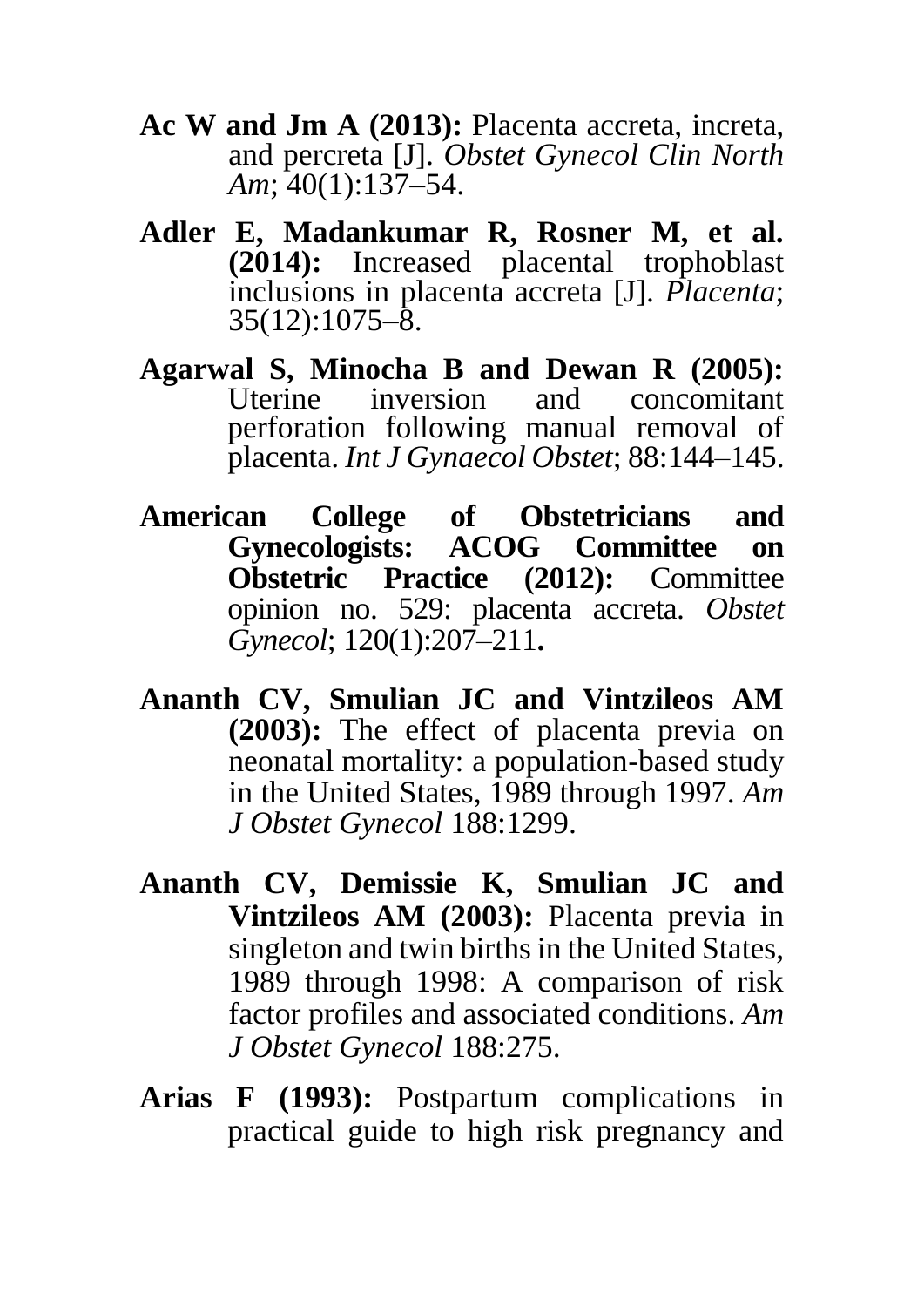delivery Published by *Mosby- year Book Inc 2 nd ed. Eng.* P. 433-51.

- **Armstrong CA, Harding S and Dickinson JE (2004):** Clinical aspects and conservative management of placenta accreta. *Obstet and Gynaecol*.
- **Bauwens J, Coulon C, Azaïs H, et al. (2014):**  Placenta accreta: can prenatal diagnosis be performed? Ultrasound and MRI interests. About 27 cases [J]. *Gynecol Obstet Fertil*; 42(5):306–11.
- **Bennett MJ and Sen RC (2003):** Conservative management of placenta previa accrete report test two cases and discussion of current management options. *Aust NZ Obstet Gynecol*; 43: 249-51.
- **Brenner WE, Edelman DA and Hendricks CH (1978):** Characteristics of patients with placenta previa and results of "expectant management". *Am J Obstet Gynecol* 132:180.
- **Chang YS, Su LL and Arulkumann S (2004):**  Current strategies for the prevention or postpartum haemorrhage in the third stage or labor. *Curr Opin Obstet Gynecol;* 16(2): 143- 50.
- **Clausen C, Lönn L and Langhoff-Roos J (2014):** Management of placenta percreta: a review of published cases. *Acta Obstet Gynecol Scand;* 93(2):138–143.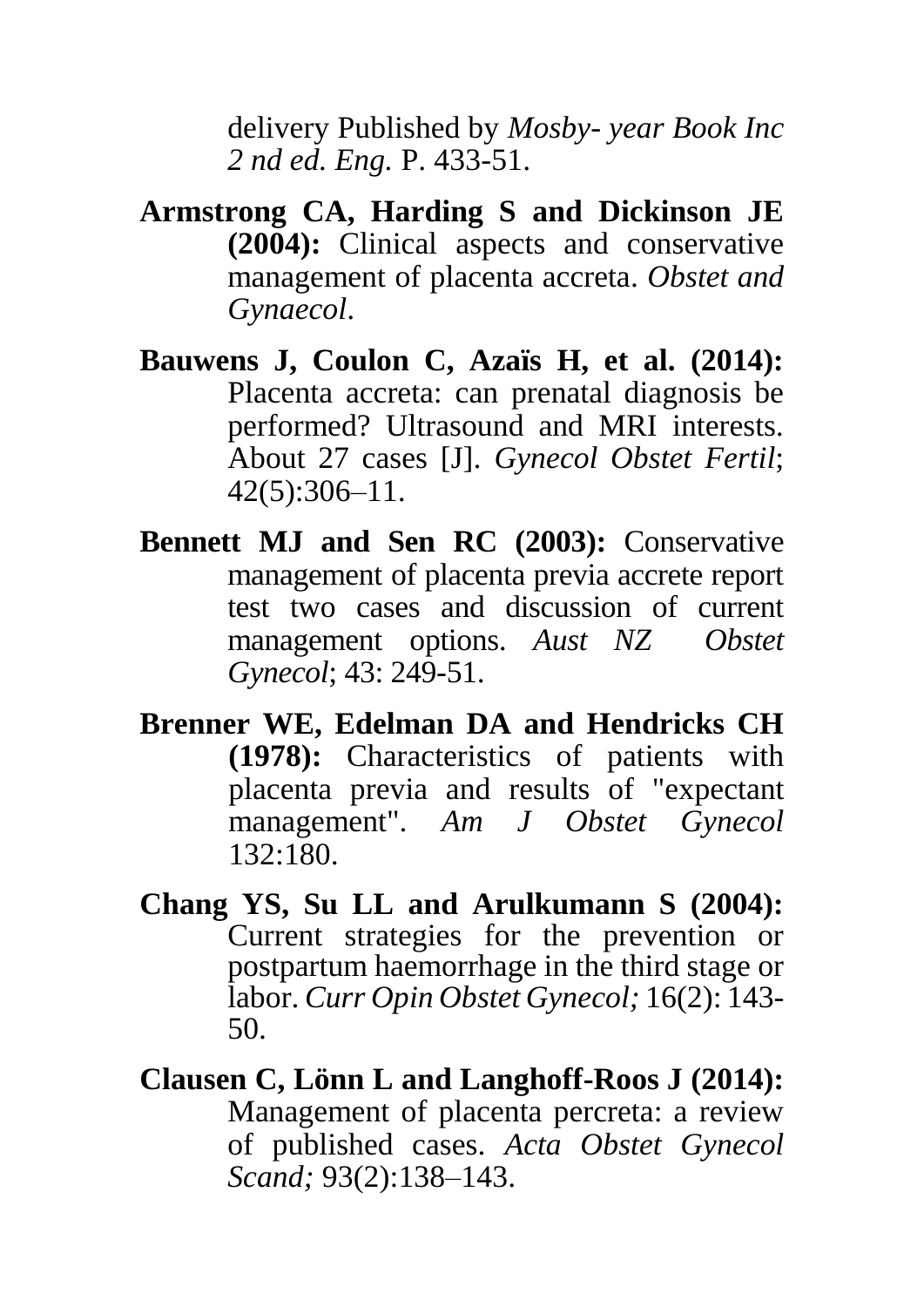**Comeau J, Shaw L, Marcell CC and Lavery JP (1983):** Early placenta previa and delivery outcome. *Obstet Gynecol* 61:577.

- **Comstock CH, Love JJ, Bronsteen RA, Lee W, Vettraino IM, Hunag RR, et al. (2004):** Sonographic detection of placenta accreta in the second and third trimesters of pregnancy. *Am J Obstet Gynecol;* 190:1135-40.
- **Cotter A, Ness A and Tolosa J (2001):** Prophylactic oxytocin for the third stage of labour. *Cochrane Database of Systematic Reviews, Issue 4*.
- **Crane JM, van den Hof MC, Dodds L, et al. (1999):** Neonatal outcomes with placenta previa. *Obstet Gynecol;* 93:541.
- **Cunningham FG, Gant NF, Leveno KJ, Gilstraf LC, Hauth JC and Wenstrom KD (2001b):**  Conduct of normal labor and delivery. *Williams 'obstetrics 21st Edition* published by McGraw–Hill Companies Inc; USA, P:309- 29.
- **Cunningham FG, Leveno KJ, Hauth JC, Gilstrap LC and Wenstrom KD (2005):**  Normal labor and delivery. Volume (1) chapter 17 in *Williams Obstetrics 22nd edition*. Editor: P:823-35.
- **Dashe JS, McIntire DD, Ramus RM, et al. (2002):** Persistence of placenta previa according to gestational age at ultrasound detection. *Obstet Gynecol*; 99:692.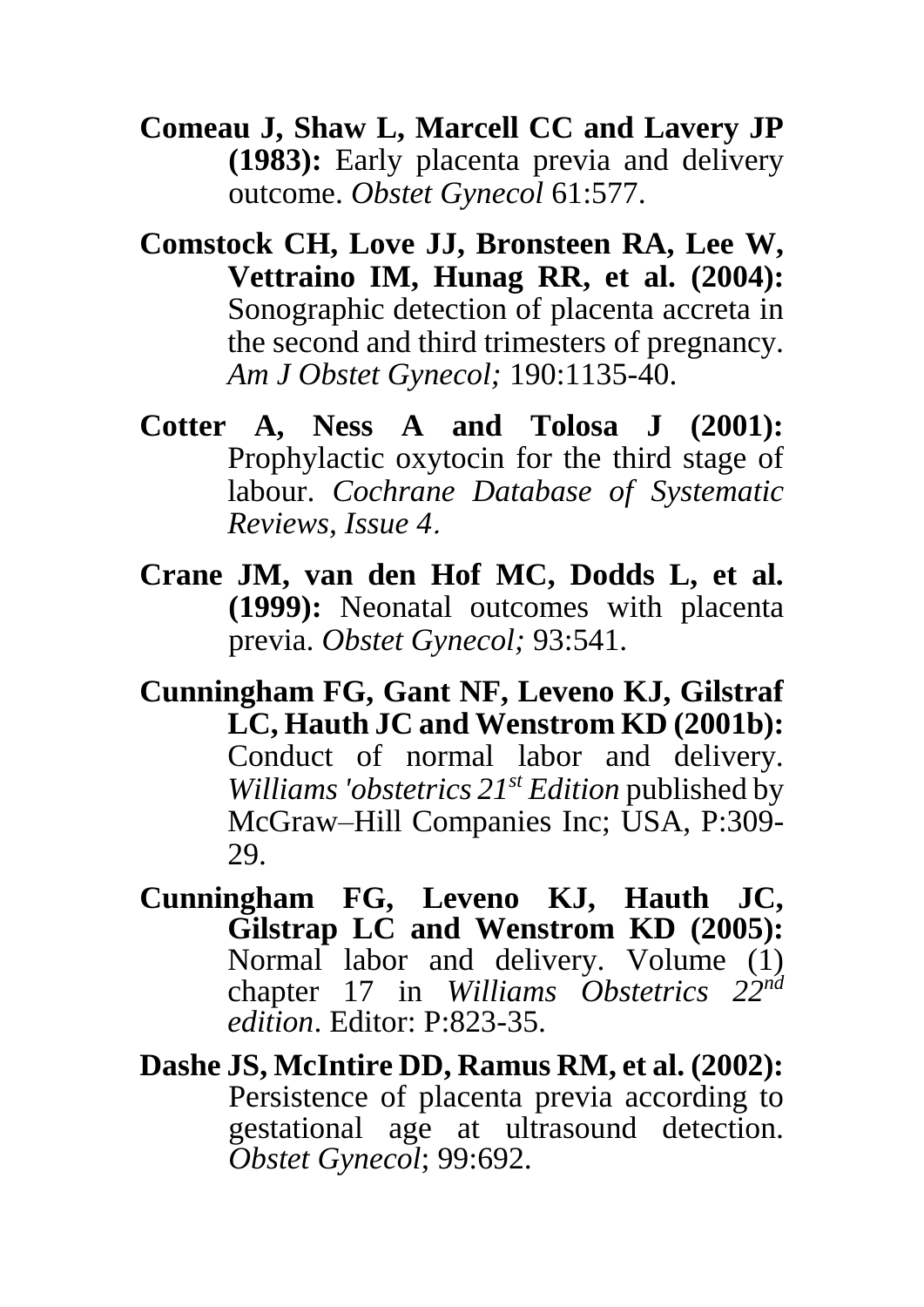**Demissie K, Breckenridge MB, Joseph L and Rhoads GG (1999):** Placenta previa: preponderance of male sex at birth. *Am J Epidemiol* 149:824.

- **[Downes KL, Hinkle SN, Sjaarda LA, Albert PS](http://refhub.elsevier.com/S0002-9378(15)00535-9/sref1) [and Grantz KL \(2015\):](http://refhub.elsevier.com/S0002-9378(15)00535-9/sref1)** Previous prelabor or [intrapartum caesarean delivery and risk of](http://refhub.elsevier.com/S0002-9378(15)00535-9/sref1)  [placenta previa.](http://refhub.elsevier.com/S0002-9378(15)00535-9/sref1) *Am J [Obstet Gynecol;](http://refhub.elsevier.com/S0002-9378(15)00535-9/sref1)  [212:669.e1-](http://refhub.elsevier.com/S0002-9378(15)00535-9/sref1)*6.
- **[Eshkoli T, Weintraub AY, Sergienko R](http://refhub.elsevier.com/S0002-9378(15)00535-9/sref2) and**  [Sheiner E \(2013\):](http://refhub.elsevier.com/S0002-9378(15)00535-9/sref2) Placenta accreta: risk factors**,** [perinatal](http://refhub.elsevier.com/S0002-9378(15)00535-9/sref2) [outcomes, and](http://refhub.elsevier.com/S0002-9378(15)00535-9/sref2)  [consequences for subsequent](http://refhub.elsevier.com/S0002-9378(15)00535-9/sref2) [births.](http://refhub.elsevier.com/S0002-9378(15)00535-9/sref2) *Am J [Obstet Gynecol;](http://refhub.elsevier.com/S0002-9378(15)00535-9/sref2)* 208:219.e1-7.
- **Faiz AS and Ananth CV (2003):** Etiology and risk factors for placenta previa: an overview and meta-analysis of observational studies. *J Matern Fetal Neonatal Med* 13:175.
- **Fitzpatrick KE, Sellers S, Spark P, et al. (2014):** The management and outcomes of placenta accreta, increta, and percreta in the UK: a population-based descriptive study [J]. *BJOG Int J Obstet Gynaecol;* 121(1):62–71.
- **Gustavo I, César M, Mario G, et al. (2015):** Feasibility and safety of prophylactic uterine artery catheterization and embolization in the management of placenta accreta.[J]. *J Vasc Interv Radiol Jvir;* 26:162–9.
- **Hibbard BM and Jeffcoate TNA (1966):** Abruptio placentae. *Obstet Gynecol* 27:155.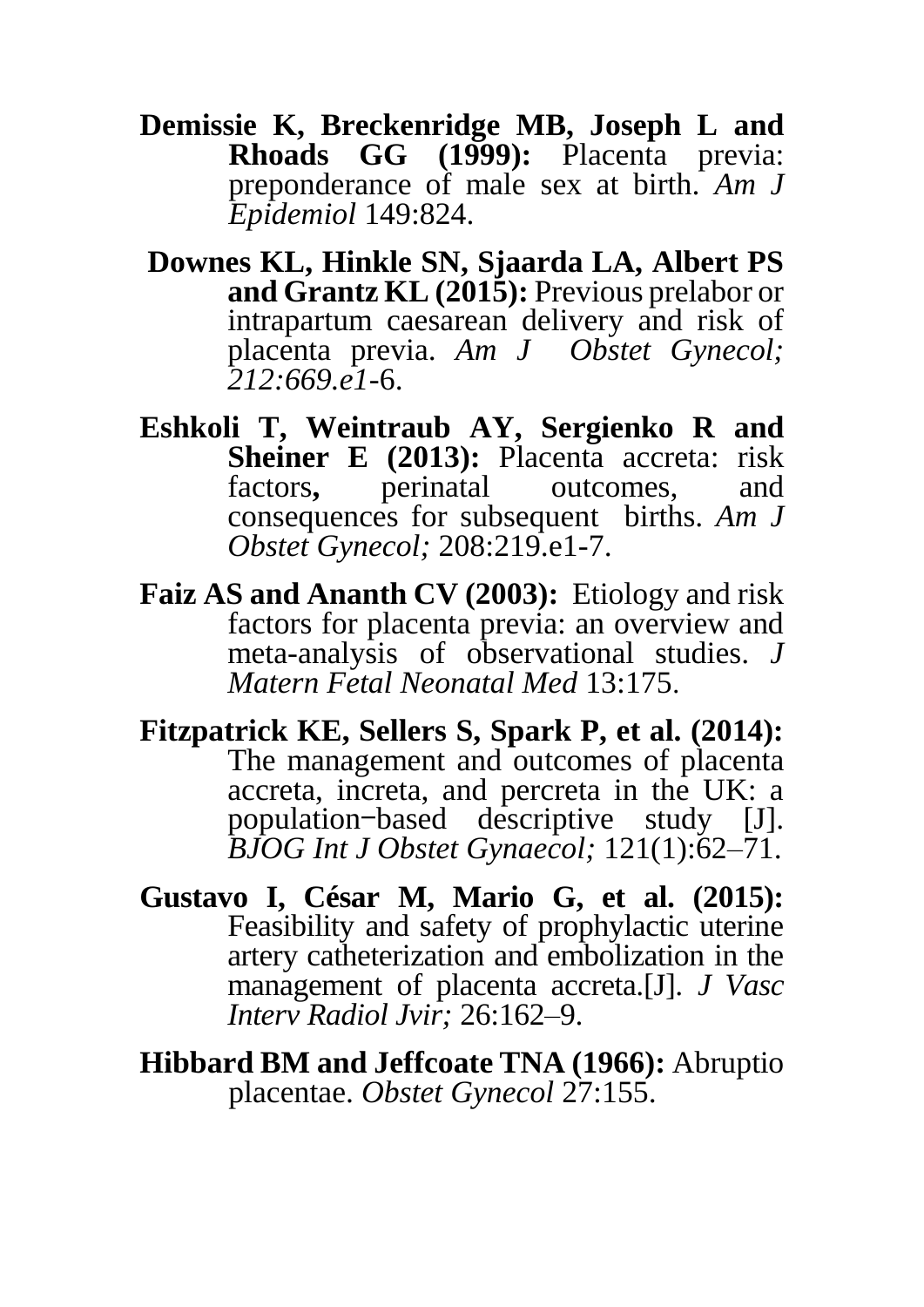**Hostetler DR and Bosworth MF (2000):** Uterine inversion – a life – threatening emergency. *J Am Board Fam Pract;* 13:120–3.

- **Khan AM, Dawalatly B, Khan D and Ded N (2004):** An unusual presentation of placenta accrete. *J Obstet Gynecol*; 24: 180-1.
- **Lavery JP (1990):** Placenta previa. *Clin Obstet Gynecol* 33:414.
- **Leavitt BG and Huff DL, Bell LA and Thurnau GR (2007):** Placental drainage of fetal blood at caesarean delivery and feto-maternal transfusion. *Obstetrics and Gynecology;* 110(3): 608-611.
- **Legendre G, Zoulovits FJ, Kinn J, et al. (2014):** Conservative management of placenta accreta: hysteroscopic resection of retained tissues. *J Minim Invasive Gynecol;* 21(5):910– 3.
- **Leung TK, Au HK, Lee CM, et al. (2007):** Prophylactic transuterine embolization to reduce intraoperative blood loss for placenta percreta invading urinary bladder. *J Obstet Gynecol Res;* 33: 722-5.
- **McShane PM, Heyl PS and Epstein MF (1985):**  Maternal and perinatal morbidity resulting from placenta previa. *Obstet Gynecol;* 65:176-89.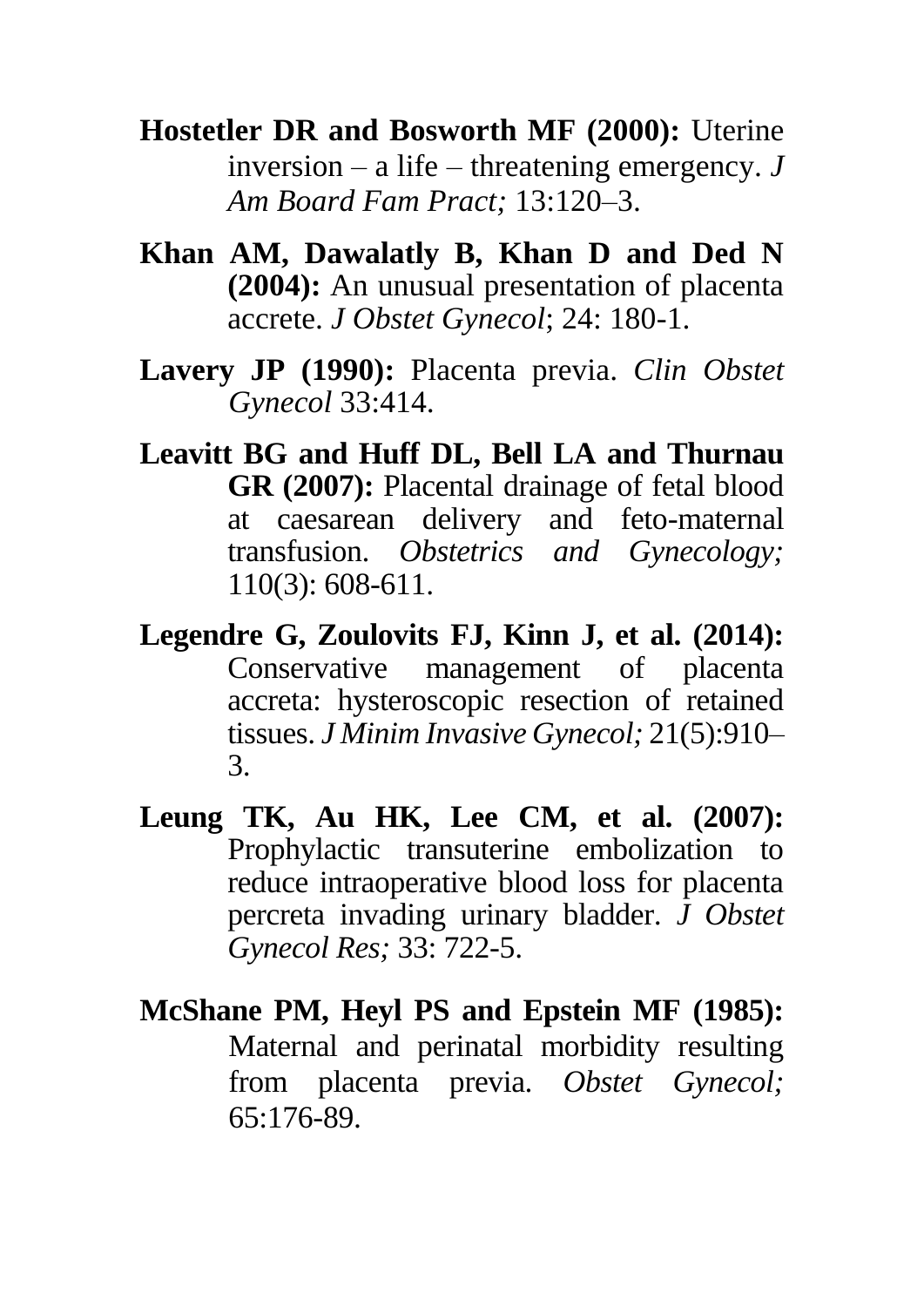- **Meyer MB and Tonascia JA (1977):** Maternal smoking, pregnancy complications, and perinatal mortality. *Am J Obstet Gynecol;* 128:494.
- **Morales M, Boulvain M, Ceysens G, Jastrow et al. (2004):** Spontaneous versus manual placental delivery during caeasarean section: a randomized controlled trial. *American Journal of Obstetrics and Gynecology;* 187 (6 pt 2): S58.
- **Morken MH and Henriksen H (2001)**: Placenta percreta-two cases and review at the literature. *Eur J Obstet Gynecol Reprod Biol;* 100: 112-5.
- **Newton ER, Barss V and Cetrulo CL (1984):** The epidemiology and clinical history of asymptomatic midtrimester placenta previa. *Am J Obstet Gynecol* 148:743.
- **O'Brien JM, Barton JR and Donaldson ES**<br>(1996): The management of placenta management of placenta percreta: conservative and operative strategies. *Am J Obstet Gynecol;* 175:1632- 8.
- **Oyelese Y and Smulian JC (2006):** Placenta previa, placenta accreta and vasa previa. *Obstet Gynecol;* 107:927-41.

**Predanic M, Perni SC, Baergen RN, et al. (2005):** A sonographic assessment of different patterns of placenta previa "migration" in the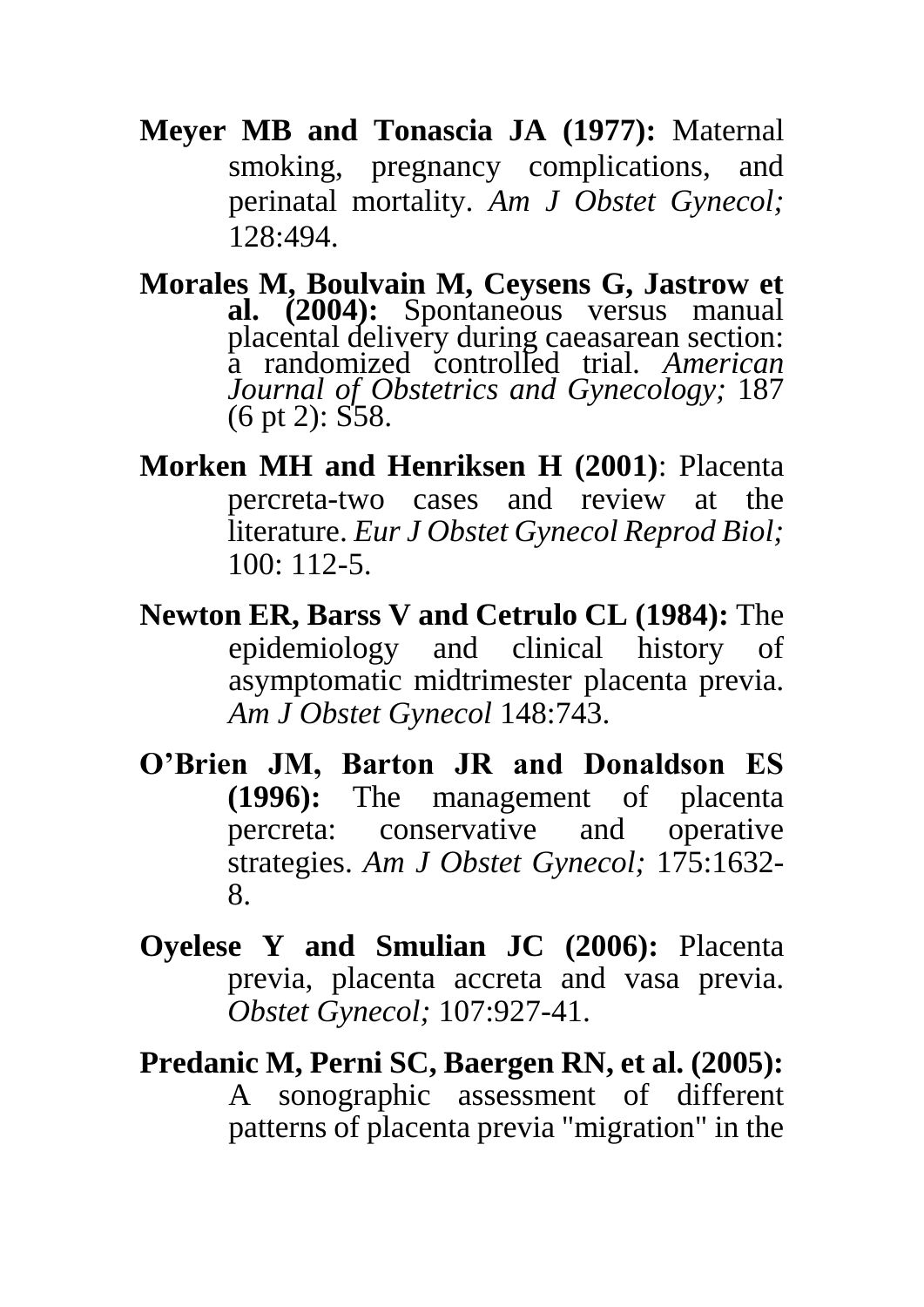third trimester of pregnancy. *J Ultrasound Med* 24:773.

- **Royal College of Obstetricians and Gynaecologists (RCOG, 2011):** *Green*‑*top Guideline No. 27.* Placenta praevia, placenta praevia accreta and vasa praevia: diagnosis and management.
- **Sentilhes L, Ambroselli C, Kayem G, et al. (2010):** Maternal outcome after conservative treatment of placenta accreta [J]. *Obstet Gynecol;* 115(3):526–34
- **Sharma JB, Sharma WA, Newman MRB and Smith RJ (1995):** Evaluation of placental drainage at caesarean section as a method of placental delivery. *Journal of Obstetrics and Gynaecology;* 15:237–9.
- **Sheiner, E, Shoham-Vardi, I, Hallak, M, et al. (2001):** Placenta previa: obstetric risk factors and pregnancy outcome. *J Matern Fetal Med*  10:414.
- **Silver R, Depp R, Sabbagha RE and Dooley SL (1984):** Placenta previa: aggressive expectant management. *Am J Obstet Gynecol* 150:15.
- **Singh M, Rane A and Green E (2002):** Placenta percreta: four cases in one month. *Aust N Z J Obstet Gynaecol;* 42:82-4.
- **Smith RS, Lauria MR, Comstock CH, et al. (1997):** Transvaginal ultrasonography for all placentas that appear to be low-lying or over